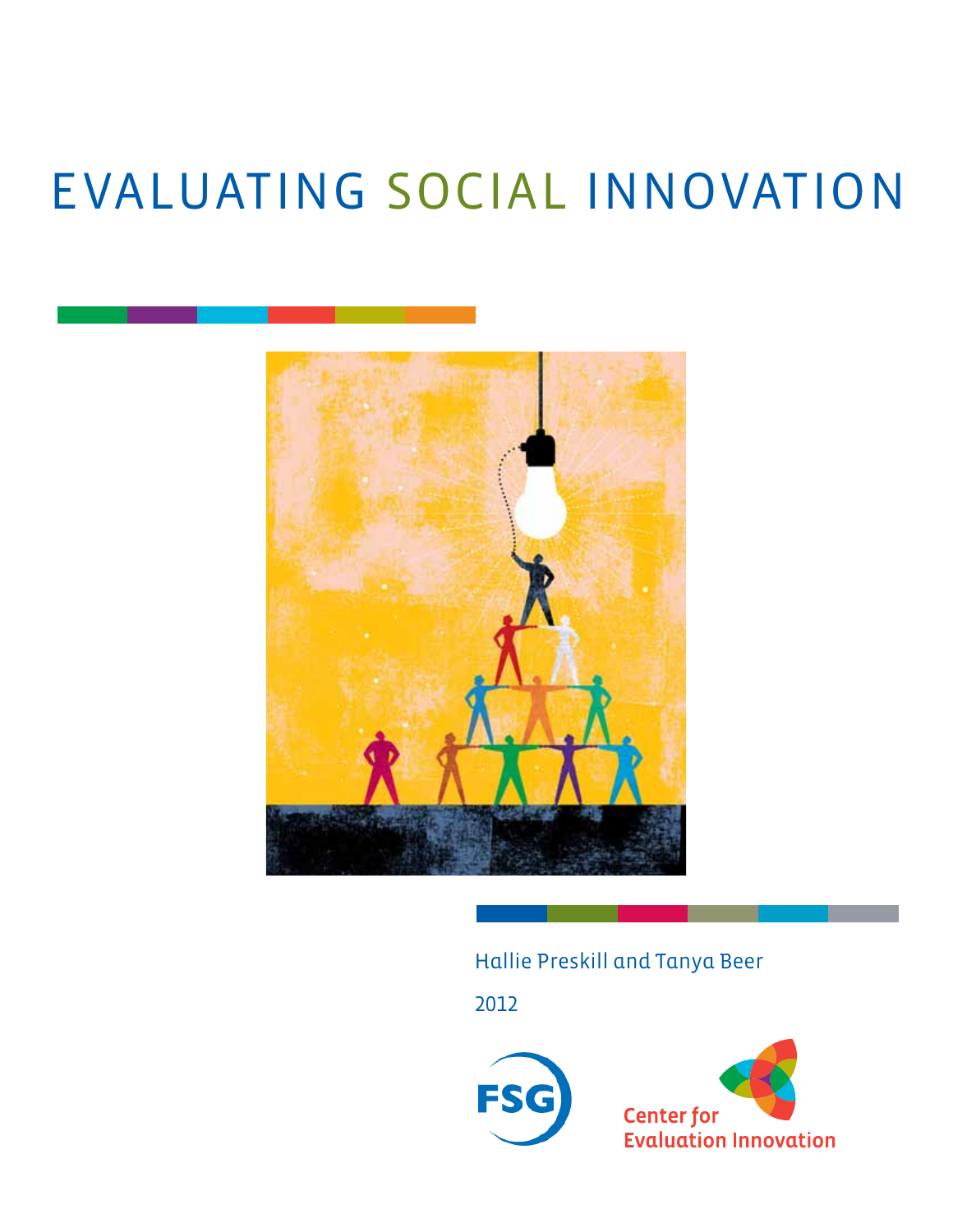## EVALUATING SOCIAL INNOVATION

*T he front edge of the philanthropic sector has spent the last decade experimenting with innovative grantmaking in the hopes of triggering significant and sustainable change. But the sector's approach to evaluation is not keeping pace with these innovations. In many cases, traditional evaluation approaches fail to meet the fast-paced information needs of philanthropic decision makers and innovators in the midst of complex social change efforts. At worst, the application of traditional evaluation approaches to innovative change initiatives may even decrease the likelihood of success because they restrict implementers to pre-set plans that lose their relevance as the initiative unfolds.* 

*In this paper, we explore ways that common evaluation approaches and practices constrain innovation and offer lessons about an emerging evaluation approach—developmental evaluation—which supports the adaptation that is so crucial to innovation. For what kinds of grantmaking strategies should funders consider using developmental evaluation? What organizational conditions are necessary for it to work? How can grantmakers grapple with the challenging questions that developmental evaluation raises about innovation, accountability, rigor, and adaptation? Drawing on the reflections and insights of foundation staff and evaluators who have experimented with developmental evaluation, we call on philanthropy to re-envision the role, purpose, and processes of evaluation so that social innovations have a better chance of success.*

#### *Introduction*

In recent decades, the philanthropic sector's efforts to produce bigger and more lasting results have been challenged by increasingly complex and dynamic problems with no clear path to a solution. The sector's literature In recent decades, the philanthropic sector's efforts to produce bigger and more lasting results have been and conference agendas—increasingly populated with systems- and network-oriented perspectives on social change—signal a growing sense of disquiet that traditional programmatic grantmaking alone is not equal to the task of fixing the stubborn problems many funders seek to address. In light of this, foundations and nonprofits are experimenting with a variety of approaches such as systems building, policy advocacy, cross-sector collaboration, movement and network building, and collective impact to create, test, and/or scale promising social innovations.

*A contented and stable world might have little need for innovation. Innovation becomes an imperative when problems are getting worse, when systems are not working, or when institutions reflect past rather than present problems.* (Mulgan, 2007, p 9)

A parallel trend intended to improve grantmakers' effectiveness is the sector's attention to strategic philanthropy. Undoubtedly, the core principles of strategic philanthropy (e.g., clearly articulated goals, a plausible theory of change, well-aligned partners and grantees, attention to performance metrics, and evaluation to measure progress against desired outcomes) have led to sector-wide improvement in performance. However, we are witnessing that **the practical implementation of these principles can often work** *against* **social innovation**, resulting in "calcified" social change strategies as innovators become beholden to plans and metrics that don't evolve in response to the dynamic context. This can have the unintended consequence of acting as a drag on, if not completely snuffing out, innovation.

This tension between the practices of strategic philanthropy and social innovation does *not* mean that grantmakers who are creating, testing, and/or scaling social innovations should abandon the principles of strategic philanthropy.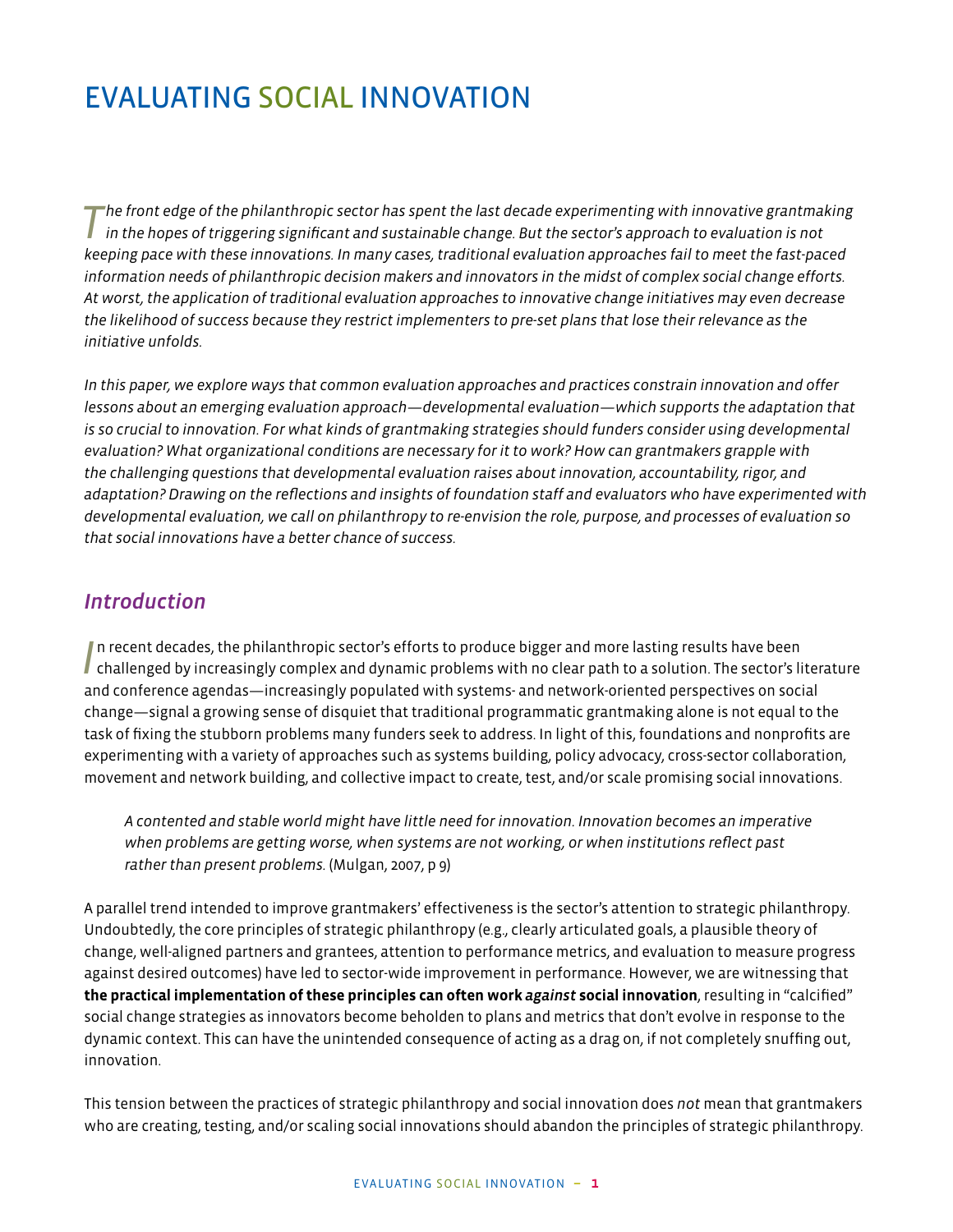On the contrary, these principles can guide when and how funders decide whether collaborative systems- and network-oriented strategies are the best bets to trigger the change they seek. If kept alive and adaptable, theories of change can help innovators surface and test their core assumptions, as well as help to align multiple players around a shared vision. Performance metrics, when interpreted with careful attention to context, can keep everyone focused on the work's progress. Nonetheless, **innovative grantmakers must ask themselves whether and how philanthropic practices temper or nurture the spirit of trial, error, and adaptation that is at the core of innovation.**

In addition to flexible long-term funding and better collaboration, we believe that **one of the most transformative changes that grantmakers can make in support of innovation is to think about and use evaluation differently**. Although the best thinking on strategic philanthropy has always promoted evaluation as an indispensable tool for learning and mid-course correction in any type of social change effort, many funders still struggle to find an approach to evaluation that is *specifically* designed for social innovation. Rather than applying an evaluation approach designed to measure program impact to their social innovation strategies, grantmakers need to broaden their portfolio of evaluations to include an approach that is tailored to the unique and complex characteristics of innovation.

*Given the pace of change today, funders will need to get smarter more quickly, incorporating the best available data and knowledge about what is working and regularly adjusting what they do to add value amidst the dynamic circumstances we all face.* (Fulton, Kasper, and Kibbe, 2010, p. 3)

What kind of evaluation can support adaptation and leave space for the unexpected? How can evaluation be designed to give innovators the information and data they need to discover new patterns and pathways, to rapidly test solutions and abandon the ones that fail, and to detect what's emerging in response to their efforts? Most importantly, what do foundations and evaluators have to learn and *unlearn* about how they design, use, and even think about evaluation in order to create the space for successful innovation? In this paper, we advocate that traditional formative and summative evaluation approaches are no match for new and innovative programs and initiatives that experiment with solutions to complex social problems. Instead, we believe that the future of evaluating social innovation lies in the use of developmental evaluation (DE). Through insights garnered from more than 70 articles and papers, interviews with 19 funders and evaluators who are testing a new approach to evaluation that supports social innovation, and three brief case studies of DE in action, we explore what it takes for foundations to put this kind of evaluation into practice.

## *What Does Social Innovation Really Look Like?*

*"I*nnovation" has long been a buzzword in the philanthropic sector, applied to a wide variety of approaches and  $\blacksquare$  initiatives that sometimes fit one of the many definitions of innovation and sometimes do not. Our interviews demonstrated that funders do not always operate with a similar understanding of what characterizes an innovative social change approach. For our purposes, a social innovation is "*a novel solution to a social problem that is more effective, efficient, sustainable, or just than present solutions and for which the value created accrues primarily to society as a whole rather than private individuals*." <sup>1</sup> Innovation can take the form of new programs, products, laws, institutions, ideas, relationships or patterns of interaction, and it is often a mix of many of these. But perhaps more importantly, the term also describes the *process* of generating, testing, and adapting these novel solutions, which is inherently exploratory and uncertain.

Compared to more traditional programmatic interventions, social innovation strategies often cross sectors, involve changing the dynamics, roles, and relationships between many players, and challenge conventional wisdom

 $^{\rm ^{1}}$  Center for Social Innovation, Stanford Graduate School of Business. For discussions on the various definitions of social innovations, see http://csi.gsb.stanford. edu/social-innovation.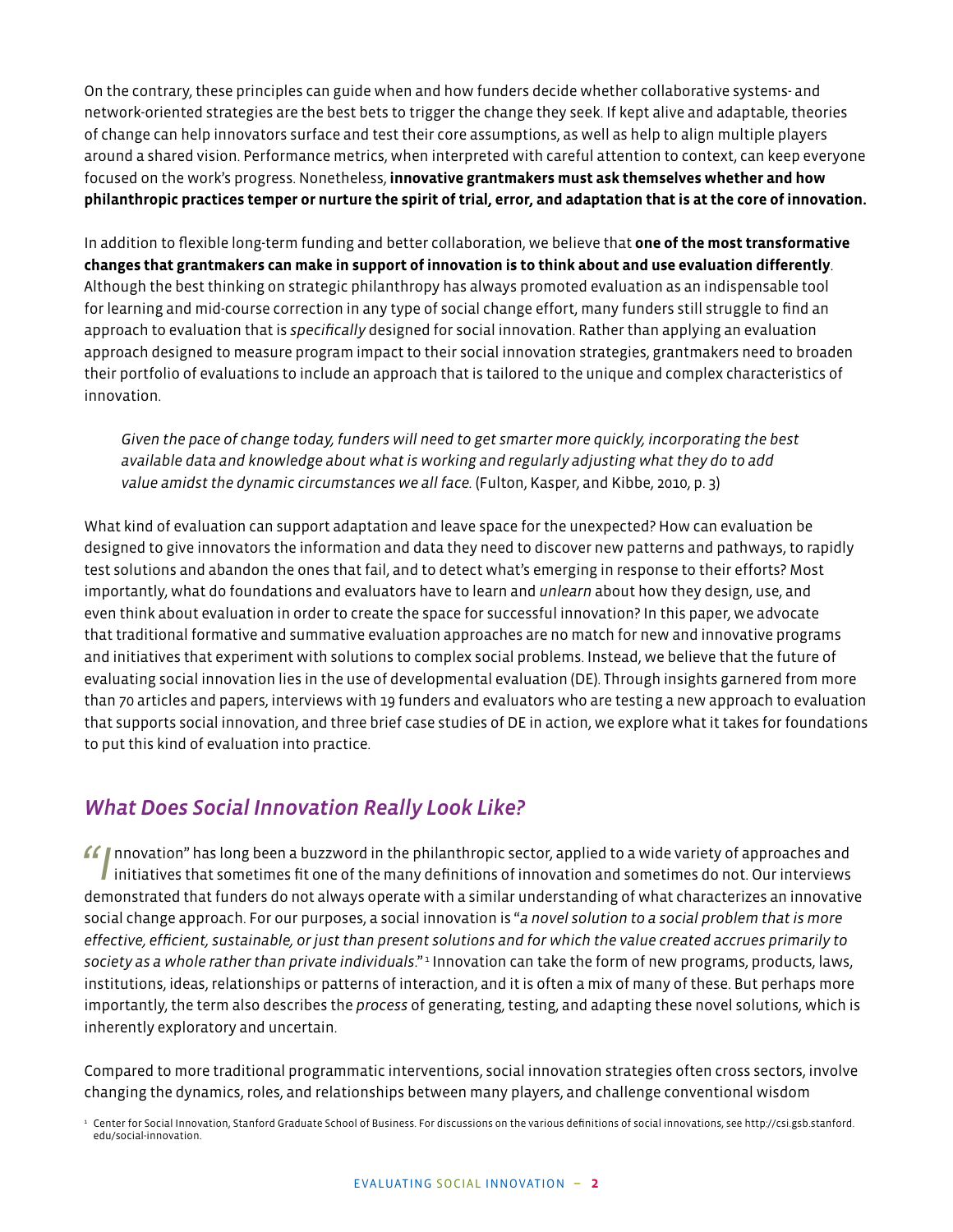about the nature of the problem and its solutions. For example, the development and proliferation of "mhealth" (the use of mobile communication technologies to support the delivery of health care in hard-to-reach places) involved dislodging some long-held assumptions about how health care must be delivered and the kind of physical infrastructure it requires. Another example is the J.W. McConnell Family Foundation's YouthScape program, which tested strategies for involving excluded youth in the community development process, in part by encouraging traditionally adult-focused organizations to examine and re-design their values, structures, and processes.

Over time, some innovations may become well-formed stable programs that can be tested and replicated in new settings. Others trigger a shift in existing resources and players that are unique to the place and time but are not intended to take the shape of a distinct program or service. However, what these efforts all have in common is that they seek to address problems that are both complicated (with many moving parts) and complex (including an interdependence of variables, multiple factors interacting at once, iterative and nonlinear feedback loops, and rapid change in dynamic contexts). Moreover, the pathways to results and sometimes even the results themselves are unpredictable and emergent. When problems—or the systems from which those problems emerge—are complex, they behave in ways that make more straightforward programmatic solutions less effective. For example:

- When dealing with complex problems and solutions, the past does not necessarily predict the future. Although we can make educated guesses about what might happen, the number of different factors and influences at play in complex problems makes it less likely that repeating a set of steps will produce the same results that they did the first time.
- Small changes can create large and sometimes unanticipated effects. Because all of the interrelationships between parts and players in a system are difficult to untangle, it is impossible to know for sure how—or whether—one change will "ripple" through to other players or change overall dynamics.
- When many different independent individuals, organizations, and institutions affect a problem and its solution, it can be difficult to produce specific outcomes at a pre-determined time (e.g., by the end of a particular grant cycle when grantees or foundation staff are often expected to report results). Nor at the outset can innovators predict all possible outcomes that might occur (as grantees or staff are often asked to do in a grant application or funding proposal). Innovators simply do not have enough control over the whole scope of factors or players to orchestrate outcomes in the same way that an implementer of a well-tested, stable program intervention often can.

In short, people who test new solutions to complex problems do not have the luxury of a clear or proven path for achieving their vision. They may know generally where they want to end up, but they may not know the most efficient or effective way to get there, nor do they know exactly how long it will take to arrive. Those who are interested and willing to experiment with social innovations must be willing to take risks and accept missteps or failure. They must be willing to live with uncertainty and acknowledge that their plans, regardless of how well laid out, will likely shift as the circumstances around them change.

With uncertainty and unpredictability comes an even greater need for **strategic learning** as an innovation is conceptualized, designed, and implemented. As defined by the Center for Evaluation Innovation, strategic learning is the:

*Use of data and insights from a variety of information-gathering approaches—including evaluation to inform decision making about strategy. Strategic learning occurs when organizations or groups integrate data and evaluative thinking into their work and then adapt their strategies in response to what they learn. Strategic learning makes intelligence gathering and evaluation a part of a strategy's development and implementation—embedding it so that it influences the process.* (Coffman and Beer, 2011, p. 1)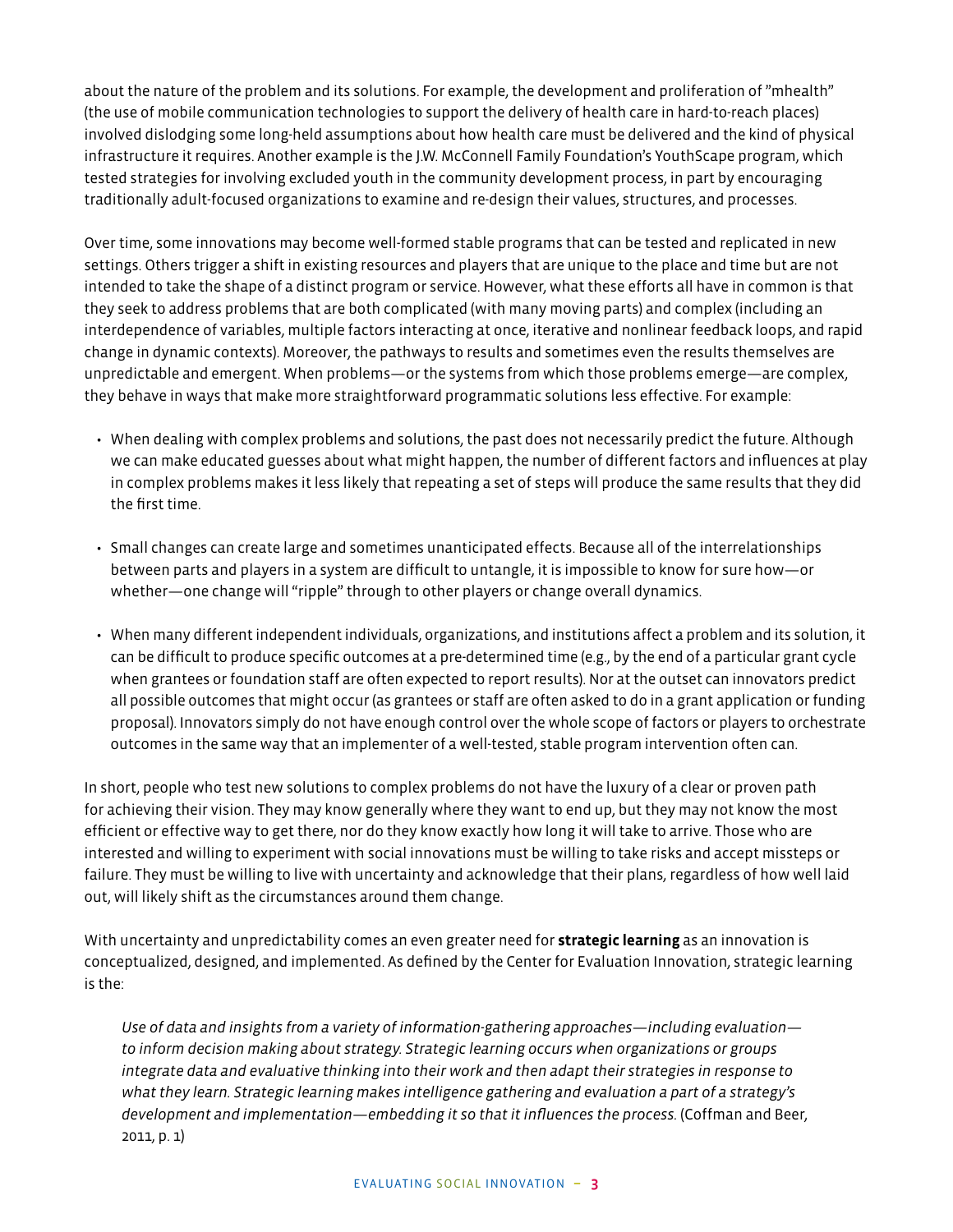A strategic learning approach to decision-making and action acknowledges the reciprocal relationship between strategy and evaluation: that what gets evaluated should be related to and informed by the organization's strategies, and that evaluation should feed into the development and refinement of strategy. When conceived of and implemented in this way, the organization is better able to continuously learn, grow, adapt, and change in meaningful and effective ways.



Although this learning loop is important for all kinds of social change efforts, **it is an** *indispensable* **part of social innovation.** Without it, decision makers and implementers lack crucial information about what patterns and pathways are emerging that require adaptation. Because innovation happens amidst uncertainty, decision makers and implementers often feel their way forward, testing an approach, reflecting on what seems to be happening, abandoning what doesn't seem to work, and focusing in on what seems to be taking hold. But few evaluation approaches are well-suited to support this kind of trial and error, and in fact, many work against it.

## **Why Don't Traditional Approaches to Evaluation Work For Social Innovation?**

*H*istorically, two types of evaluation have been used to understand the processes, effects, influences, and impacts of programs and initiatives. *Formative* (process or implementation) evaluations typically focus on details about

how a program model takes shape; their purpose is to improve, refine, and standardize the program. Formative evaluation typically assumes that a program is or will soon become a model with a set of key activities that, if implemented correctly and with high quality, will produce a predictable chain of outcomes. The same assumption of a stable program model underlies *summative* evaluations that strive to answer questions such as, "Did the program work?" or "Should the program be continued or expanded?"

Illustrated simply, consider a common practice at the start of an initiative: foundation staff, grantees, and/or evaluators are commonly asked to provide a logic model or theory of change that illustrates the set of activities and inputs that will plausibly lead to short-, intermediate-, and long-term outcomes. Formative evaluation would examine whether the planned activities in that model are well implemented, how they affect target populations, and how they should be revised to better achieve the short- and intermediate-term outcomes. When program

#### Assumptions and Principles of FORMATIVE and SUMMATIVE Evaluation

- The focus is primarily on model testing, with a clearly hypothesized chain of cause and effect.
- It is important to measure success against predetermined goals.
- The evaluator should be positioned as an external, independent, and objective observer.
- Evaluations should be based on predictive logic models.
- Evaluations should follow a fixed plan.
- Evaluation's purpose is to refine the program or model and then render definitive judgments of success or failure.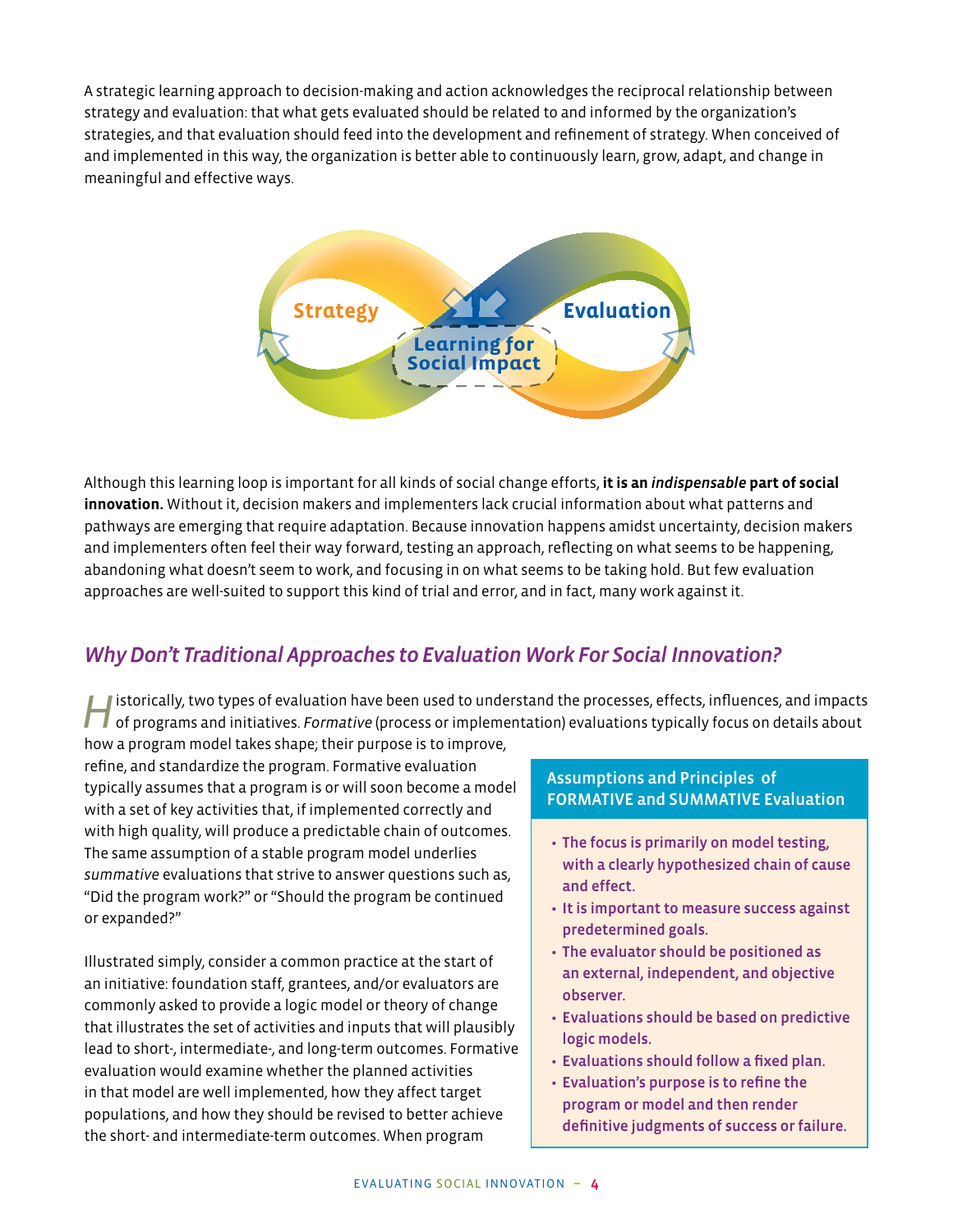implementers are satisfied that the core set of activities is clearly defined and could be repeated faithfully, the program is ready for summative evaluation. A summative evaluation would then test whether that well-defined set of program activities produced the desired outcomes, make judgments about the program's effectiveness or efficiency, compare it to other programs or activities that might produce the same outcomes, and/or make conclusions about whether the model can be repeated elsewhere with the same effects.

However, as described above, **social innovation is a fundamentally different approach to change than implementing program models with a known set of elements or "ingredients."** While the long-term goals of a social innovation might be well defined, the path to achieving them is less clear—little is known about what will work, where, under what conditions, how, and with whom. Instead, decision makers need to explore what activities will trigger change; and activities that successfully trigger a desired change may never work again. Further, once one change occurs, decision makers often need to take stock of the context before they decide which activities to try next. Formative and summative evaluation designs are typically not structured in a way that gives decision makers timely information or data that supports new developments where next steps are unknown. As Tim Brodhead, past-President and CEO of the J.W. McConnell Family Foundation explains,

*Of course, formative and summative evaluations have an important role. But many of the McConnell foundation-funded initiatives work in uncertain territory, developing and testing their strategies as they proceed; there are no blueprints for empowering youth, attacking poverty, or promoting innovative approaches to solve entrenched social problems. What is most useful for such efforts is not an* ex post facto *assessment of success or failure, but constant feedback from a critical, supportive observer.* (Dozois, Langois, & Blanchet-Cohen, 2010)

Foundations who apply formative and summative evaluation approaches to their investments in innovation are not only missing an opportunity to obtain actionable data that increases their chance of success; they are also working at cross-purposes with their own social change investments. **When a formative or summative evaluation approach is applied to an innovation that is still unfolding, it can squelch the adaptation and creativity that is integral to success.** Decision makers and innovators (often grantees) who are evaluated on how well a set of planned activities is implemented—or whether those planned activities produce the predicted outcomes—have a strong incentive to stick to those plans no matter how the environment around them or the interests of other stakeholders change. Exploration and experimentation, and perhaps even the ability to envision alternative paths, are shut down. Finally, misinterpretation of evaluation findings as conclusive judgments of an initiative's impact when that initiative is still in a stage of development and exploration can cause funders to prematurely abandon complex efforts that may have the most promise for transformational change over the long haul.

One example in which a formative evaluation of a social innovation actually did a disservice to its constituents occurred at The Saturn School of Tomorrow in St. Paul, Minnesota, in the early 1990s. The school was considered an experimental approach for educating middle school students and was described as "high tech, high teach, and high touch." It included a number of innovations for its time, including the following.

- There was one computer for every two students.
- The curriculum changed every nine weeks based on students' needs and interests.
- The primary instructional strategies were collaborative and project-based learning projects.
- The school used a differentiated staffing model that included four lead teachers, a number of regular teachers, and several paraprofessionals.
- Students took multi-grade classes.
- Learning in the community was supported by the school's location in a renovated downtown building.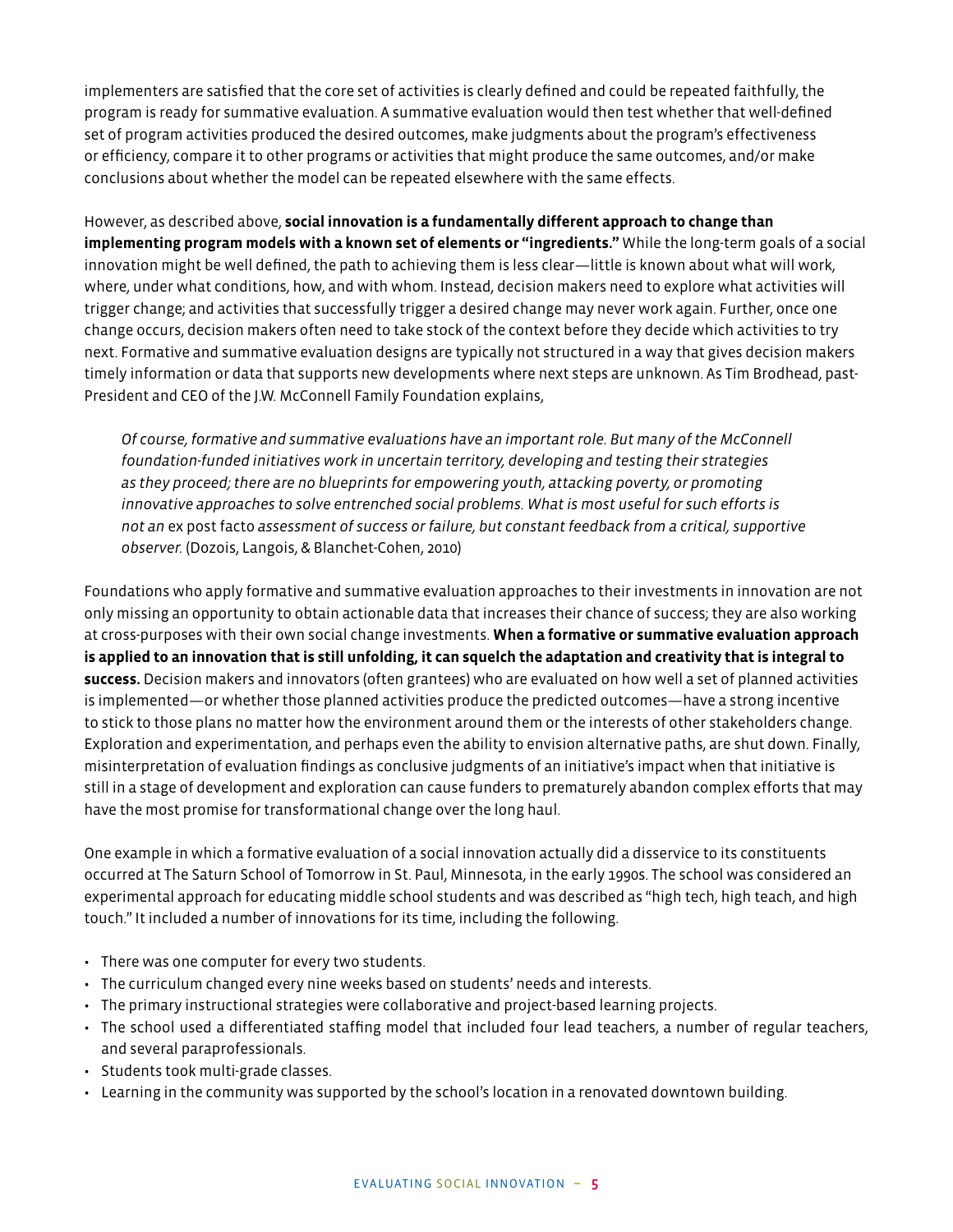## What evaluation approach is the best fit for each life stage of an initiative?



The formative evaluation was designed and implemented over a three-year period, during which the evaluator spent about eight hours onsite every week observing, interviewing, reviewing documents, and conducting focus groups. It didn't take long, however, for the evaluator to realize that a formative evaluation was insufficient for this experimental, complex undertaking. While she could anticipate and even predict some of the outcomes the school was hoping to achieve, the real-time design and implementation of those strategies meant that staff members' needs for information on what was or was not working changed almost daily. As the *formative* evaluator, she was limited to gathering and analyzing data and reporting it back to the stakeholders through year-end reports. Just a few months into the school's first year, however, the evaluator could tell that things were not going well: staff weren't getting along, discipline problems were rampant, few school policies were in places, there were accounts of racism among the teaching staff,

*the duration of the effort.*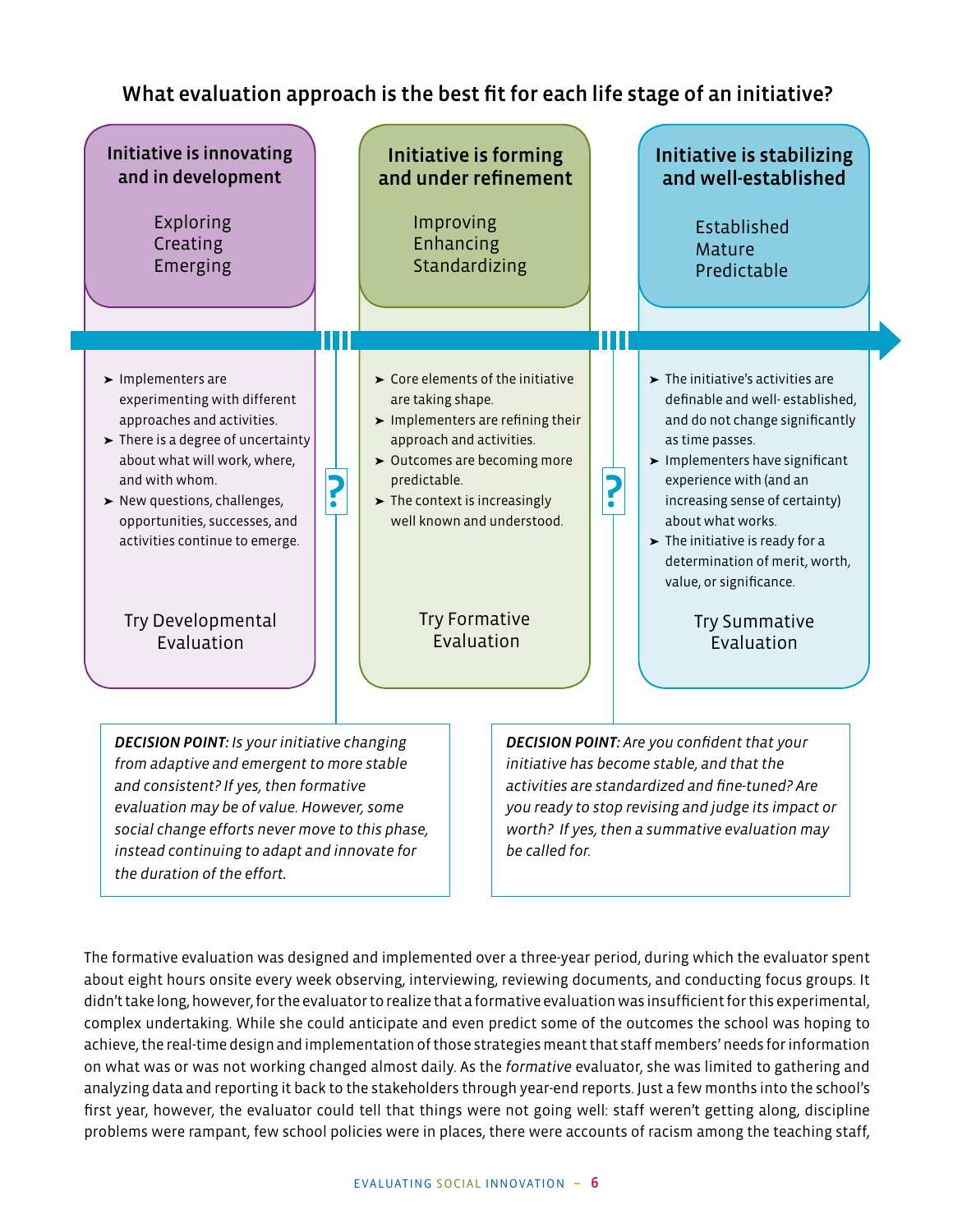and a local newspaper published multiple negative stories about the school. These issues contributed to parents' loss of faith in the school and many parents withdrew their children.

When the evaluator expressed interest in sharing key insights from her ongoing data collection efforts with the teaching staff as they emerged, a process that often falls outside the formative evaluator's role, the teachers insisted that she remain the "objective observer and documenter" of the school's development and progress. The formative evaluation approach with this educational social innovation had several negative, unanticipated outcomes: 1) the lessons generated by the evaluation were delivered too late to be useful, and 2) the findings that were shared publicly in the year-end reports were used prematurely by parents, the school board, and other community members who concluded early on that the school "was not working." This experience convinced the evaluator that there must be another way to evaluate social innovations—innovative and real-time initiatives for which there is no accepted model and/or that are in development.

## *What Kind of Evaluation Supports Learning and Adaptation for Social Innovation?*

*S*o what is the alternative? How can foundations and nonprofits remain committed to results and get the data they need without bringing innovation to a halt? An emerging approach called **Developmental Evaluation** (DE) is gaining traction among some funders who support collaborative, complex, evolving change processes. Originally conceptualized and described by evaluator Michael Quinn Patton, DE has an evolving definition:

*Developmental evaluation informs and supports innovative and adaptive development in complex dynamic environments. DE brings to innovation and adaptation the processes of asking evaluative questions, applying evaluation logic, and gathering and reporting evaluative data to support project, program, product, and/or organizational development with timely feedback.* (Patton, 2011a)

The DE evaluator works collaboratively with social innovators to conceptualize, design, and test new approaches in a long-term, on-going process of adaptation, intentional change, and development. (Patton, 2011b) TYPES OF QUESTIONS ANSWERED BY DE

Data collected as a part of DE should be analyzed and interpreted *with* key stakeholders in a timely way to detect how the context is changing, affirm current practices or inform new activities, and guide programmatic and strategic questions regarding the innovation's progress and likelihood of success.

Developmental evaluation has five characteristics that distinguish it from other evaluation approaches. These include the focus of the evaluation, the intentionality of learning *throughout* the evaluation, the emergent and responsive nature of the evaluation design, the role and position of the evaluator, and the emphasis on using a systems lens for collecting and analyzing data, as well as for generating insights.

#### *1. DE's focus is on social innovations where there is no accepted model (and might never be) for solving the problem*. As a

- What is developing or emerging as the innovation takes shape?
- What variations in effects are we seeing?
- What do the initial results reveal about expected progress?
- What seems to be working and not working?
- What elements merit more attention or changes?
- How is the larger system or environment responding to the innovation?
- How should the innovation be adapted in response to changing circumstances?
- How can the project adapt to the context in ways that are within the project's control?

result, the evaluation explores how, why, and with what effects the project is designed and implemented, and how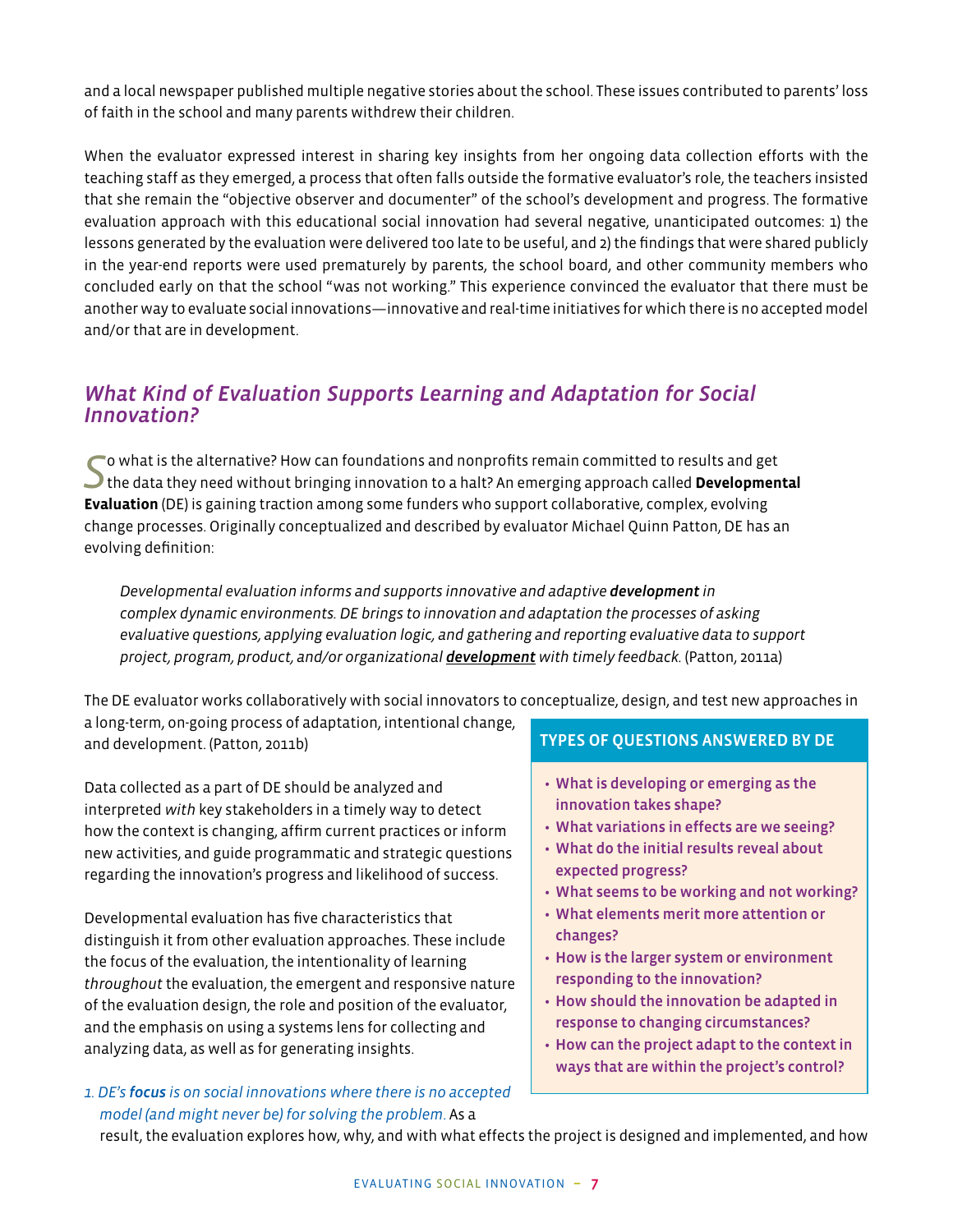it is evolving, adapting, and responding to internal and external conditions.

*In the end, we want to get to outcomes, but we can't get there if we don't have a clear theory of change. We first think and develop an idea of what could work, then we develop a model. You test it to see if it works in different setting, tweaking it as you go based on feedback, and then you scale it. When the objective of the project is to* develop *that model, this is when you can use DE.* —John Cawley, The JW McConnell Family Foundation

*2. Continuous Learning is intentionally embedded into the developmental evaluation process.* It is a means of ensuring that all stakeholders not only take in information as the initiative unfolds, but also integrate the evaluation findings into their thinking and decision making processes, thus using their learning to refine, adapt, and change the innovation as needed. This involves providing the space, time, and resources for dialogue, reflection, questions, identifying and challenging values, beliefs and assumptions, and instituting feedback loops. It also involves the evaluation team's involvement in ongoing sense-making activities: interpreting, synthesizing, and generating insights and recommendations using multiple forms of written and verbal communications.

*I would be open about what you can learn (as opposed to knowing what you want to learn). Is the desired outcome about learning a specific thing, or are the desired outcomes being able to learn*  any number of things that you don't even know you're going to learn until you get there? — Susan Patterson, Knight Foundation

*3. An emergent and adaptive evaluation design ensures that the evaluation has purpose and that it can respond in nimble ways to emerging issues and questions*. While there will often be a set of negotiated and planned evaluation questions and data collection activities at the beginning of a developmental evaluation, this plan will likely evolve and change as the innovation is designed and implemented. This might involve adding or eliminating certain data collection activities, expanding or adjusting the pool of data sources, going deeper into or rethinking some of the key evaluation questions, and/or developing new ways for communicating and reporting evaluation findings for various internal and external stakeholders.

*There is a connotation of exploration—the undertaking is complex enough and so contextually driven that we have to continue to have mechanisms to take a good look to see what's changing and what factors are at play, and to continuously modify our methods and measures to make sure we're attuned to*  what's happening on the ground and in the system. —Meg Long, OMG Center for Collaborative Learning

- *4. The role of the developmental evaluator is a strategic learning partner and facilitator, which reflects a different role for most evaluators and their clients***.** Developmental evaluation requires that evaluators not only have basic professional evaluator competencies, but also experiences and strengths in:
	- Facilitating group learning processes
	- Identifying themes, synthesizing information, and generating insights in real-time
	- Listening for what is being said as well as what is not being said
	- Observing interpersonal and power dynamics
	- Interpreting conversations and situations from different angles
	- Zooming in to see the details of what is happening and zooming out to see big picture trends
	- Building strong client relationships based on good rapport and trust
	- Asking the right questions at the right time
	- Facilitating courageous conversations and providing constructive feedback
	- Being comfortable with ambiguity and change
	- Using multiple forms of communications
	- Being tactful and diplomatic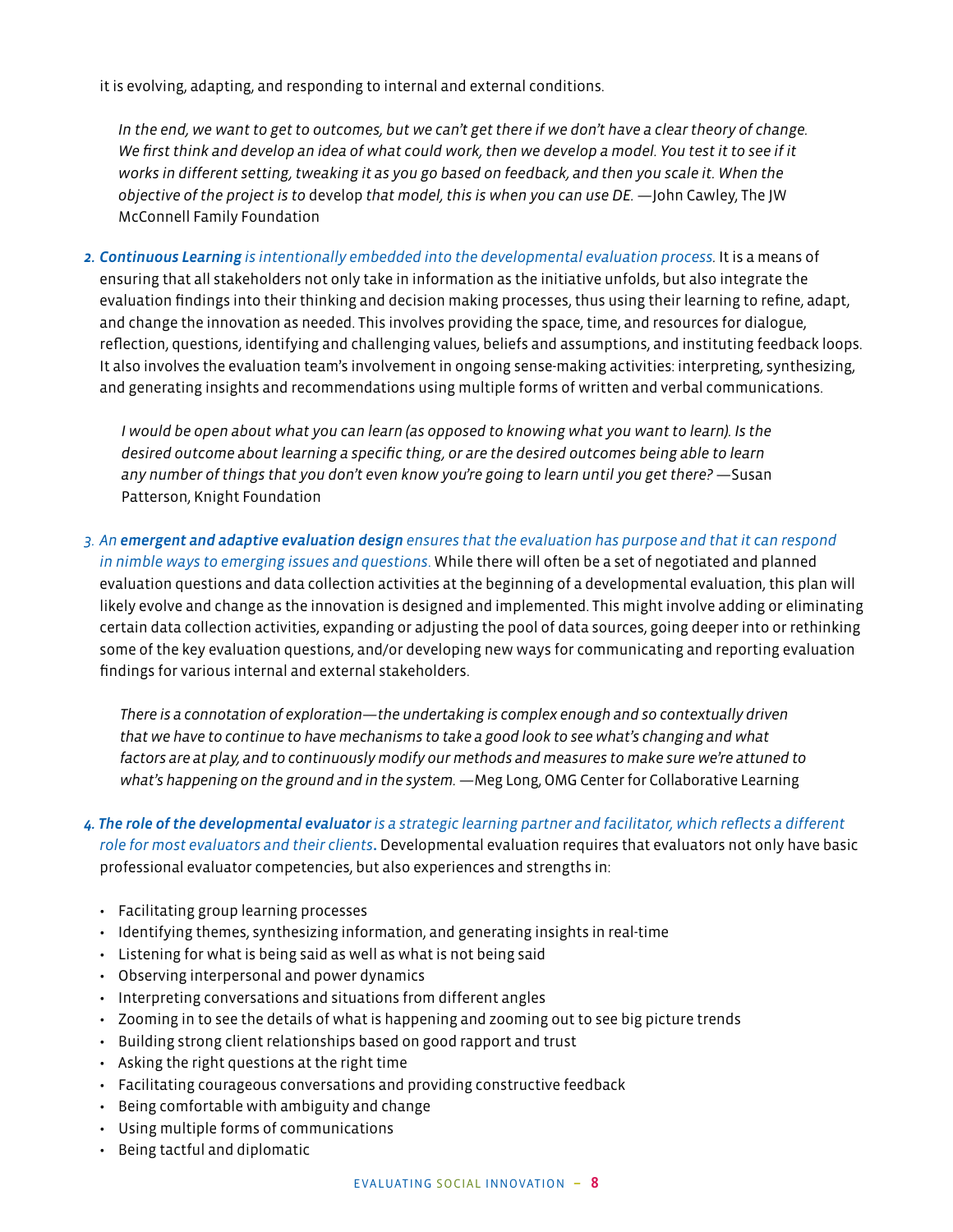#### CASE EXAMPLE: Bill & Melinda Gates Foundation's Community Partnerships *Provided by Meg Long, OMG Center*

Context: Traditionally, education reform stakeholders have worked in silos to improve postsecondary outcomes from their own vantage point, resulting in a fragmented system that helps some, but fails many—particularly lowincome young adults in underserved communities. The Bill & Melinda Gates Foundation's Community Partnerships portfolio posits that increasing postsecondary completion rates for low income young adults requires the activation and coordination of a number of diverse stakeholders, including the K–12 educational system, higher education, the business community, political, civic, and community leaders, and social service providers. The goal of the portfolio's evaluation is to understand what it really takes for a community to coalesce around a postsecondary completion goal. How does a community build a multitiered partnership among individuals and organizations that may never have worked together? And then, how do you get partners to change the way they do business to more effectively and efficiently support college success for low-income young adults? Answering these questions will help the Foundation structure its innovations, policy, and practice changes to increase the likelihood of successful implementation on the ground.

Evaluation Approach: While a Theory of Change articulated expectations within the Community Partnerships sites, that theory was very underdeveloped. There were four "buckets of work": communities would develop partnerships, they would use data to inform their strategy, they would seek to build commitment among stakeholders, and they would tackle policy and practice change. That was essentially the extent of the "theory" behind this investment. As one of the program officers noted, you could drive an eighteenwheeler through the holes in this theory of change, indicating just how large the gaps were in our knowledge. There was nothing to test yet; it was entirely up to the selected communities, armed with deep knowledge about their local context, to make sense of these four "buckets" and to shape the work as they saw fit. A developmental evaluation approach allowed the OMG Center evaluation team to make sense of the process alongside the grantees and the technical assistance providers (The National League of Cities and MDC). This helped a) define what the work actually looks like, b) explore how it differs under different conditions, and c) understand the factors that facilitated or impeded the sites' progress. These factors will be critical for the Foundation to consider when pursuing future strategies that require local implementation.

Evaluation Methods: Developmental evaluation requires near-constant contact. The evaluation team connects directly with the grantees and their partners through interviews and site visits every three to four months. We speak with the technical assistance providers and the foundation program officer every two weeks and review documents and data from sites on a rolling basis. In most cases, we have access to document sharing websites that grantees have set up to support the work of their partnership, becoming defacto partners. We structure interviews to build off of previous conversations; this technique requires significant preparation from the evaluation team but results in a running narrative that documents in detail how the work is unfolding. Following every major data collection point, we share a rapid feedback memo with the site, the technical assistants, and the foundation team containing our observations and questions for consideration. We share a product nearly every eight weeks, and we pair most products with a debriefing call or a reflection meeting. We also have an annual Theory of Change refresh meeting that allows the evaluation, foundation, and technical assistance partners to fill in the Theory of Change as we learn more.

Key Learnings: The Community Partnerships portfolio was conceptualized as a systems change effort to realign stakeholder policies and practices with the ultimate goal of increased completion. The DE has allowed us to capture and synthesize an unprecedented level of nuance about how change happens in a given community—who needs to drive the agenda, who needs to support it, how they can get onboard, and what structures are needed to support the effort. DE has also helped us unearth the habitual and cultural practices and beliefs, as well as the informal systems, that exert enormous influence on how formal systemic players (e.g., school districts, higher education institutions, municipal leaders) operate. These informal systems could have been easily overlooked in a more traditional formative evaluation with a more structured framework of analysis. Such a result would have been very unfortunate, since a key lesson from the Community Partnerships portfolio is the importance of being aware of and managing both formal and informal systems in order to truly see an uptake of the postsecondary completion agenda.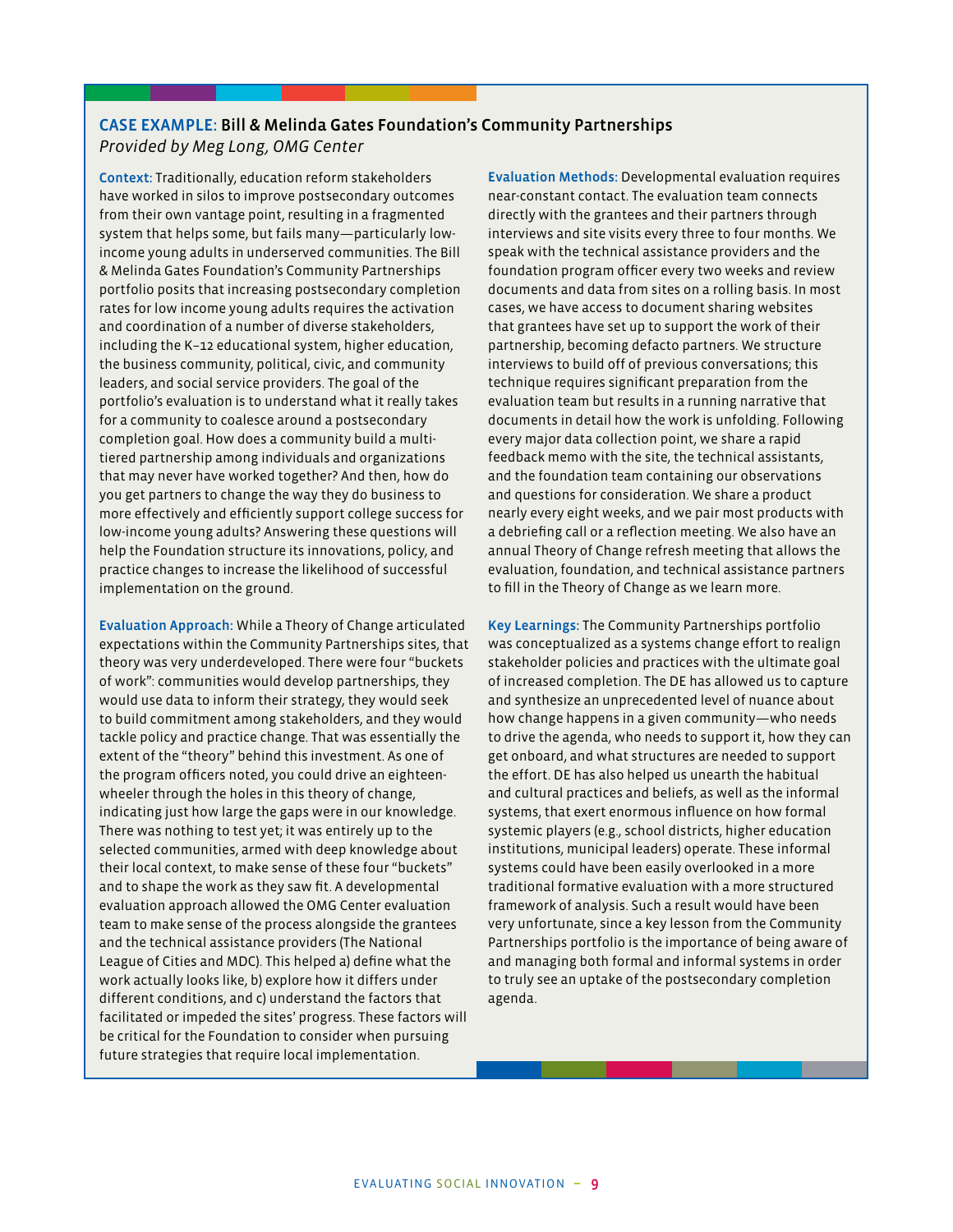*If one doesn't understand the dynamics of developmental situations, it's very hard to communicate and operationalize developmental evaluation. It rests on embracing the uncertain, ambiguous, and emergent nature of the world and how we try to change it not only intellectually, but emotionally. In my experience, most of the challenges in DE aren't really about the techniques of DE…they are challenges with working adaptively in a messy world.*—Mark Cabaj, Here to There, and Tamarack: An Institute for Community Engagement

*5. The developmental evaluator brings a complex systems orientation to the evaluation*. The evaluation team is attuned to the complexity of social innovation and recognizes the interdependencies of variables, the importance of feedback loops, the location and amount of energy within the system, and the existing and developing boundaries, relationships, and power dynamics. The DE evaluator is also committed to identifying both expected and unanticipated outcomes of the initiative. A systems orientation acknowledges that change does not occur along a linear pathway and that even the best logic models and plans cannot fully predict the effects an innovation may have. The developmental evaluator is less interested in *isolating* the individual factors and effects of the innovation than she might be in a summative evaluation. Instead, she is particularly interested in the ways in which the various program elements, components, and actors interact with one another, as well as understanding how particular activities and interactions trigger changes in other dynamic parts of the system.

*You don't just look at the target of your gaze. When you have a systems thinking lens, you also step back and look at the environment, and at how things might have happened. Borrowing a phrase from the TV series "The Wire," with "soft eyes" you step back to look at the situation in different ways. What are the boundaries here, what are the inter-relationships, and what are the different perspectives at play?*—Margaret Hargreaves, Mathematica

While some formative and summative evaluations may also be characterized by a few of these principles, DE always includes all five. Without them, the evaluation cannot close the feedback loops that allow decision makers and implementers to adapt as the initiative unfolds.

#### *What Kinds of Grantmaking Strategies Are A Good Fit for Developmental Evaluation?*

*F* unders should consider using developmental evaluation rather than formative or summative evaluation (or worse yet, no evaluation at all) for grantmaking strategies that embody the characteristics of innovation: initiatives **that attempt to address or solve a complex problem with an adaptive solution**. Such efforts may have clear goals and a vision of a long term outcome, but the path to achieving these outcomes is not linear and the outcomes are not well known, agreed upon, or clear. In reality, the work is a bit of a mystery…

*Malcolm Gladwell, in "What the Dog Saw," has a great story where he makes a distinction between a puzzle and mystery. It's a nice metaphor for talking about the difference between simple, complicated, and complex. In a puzzle, if you do your homework and get more data, you will solve the puzzle. More data is better. In a mystery, it's not so much data as sense-making that's really critical. A lot of DE situations aren't puzzles, they're mysteries—like how to solve homelessness. There are multiple perspectives, there's no one truth, data are shifting. The burden of proof may or may not be high, but*  the data even at its best are somewhat ambiguous, so you really need great sense-making skills. —Mark Cabaj, Here to There, and Tamarack: An Institute for Community Engagement

There are several common grantmaking strategies that are better suited for developmental evaluation than formative or summative evaluation (Patton, 2010):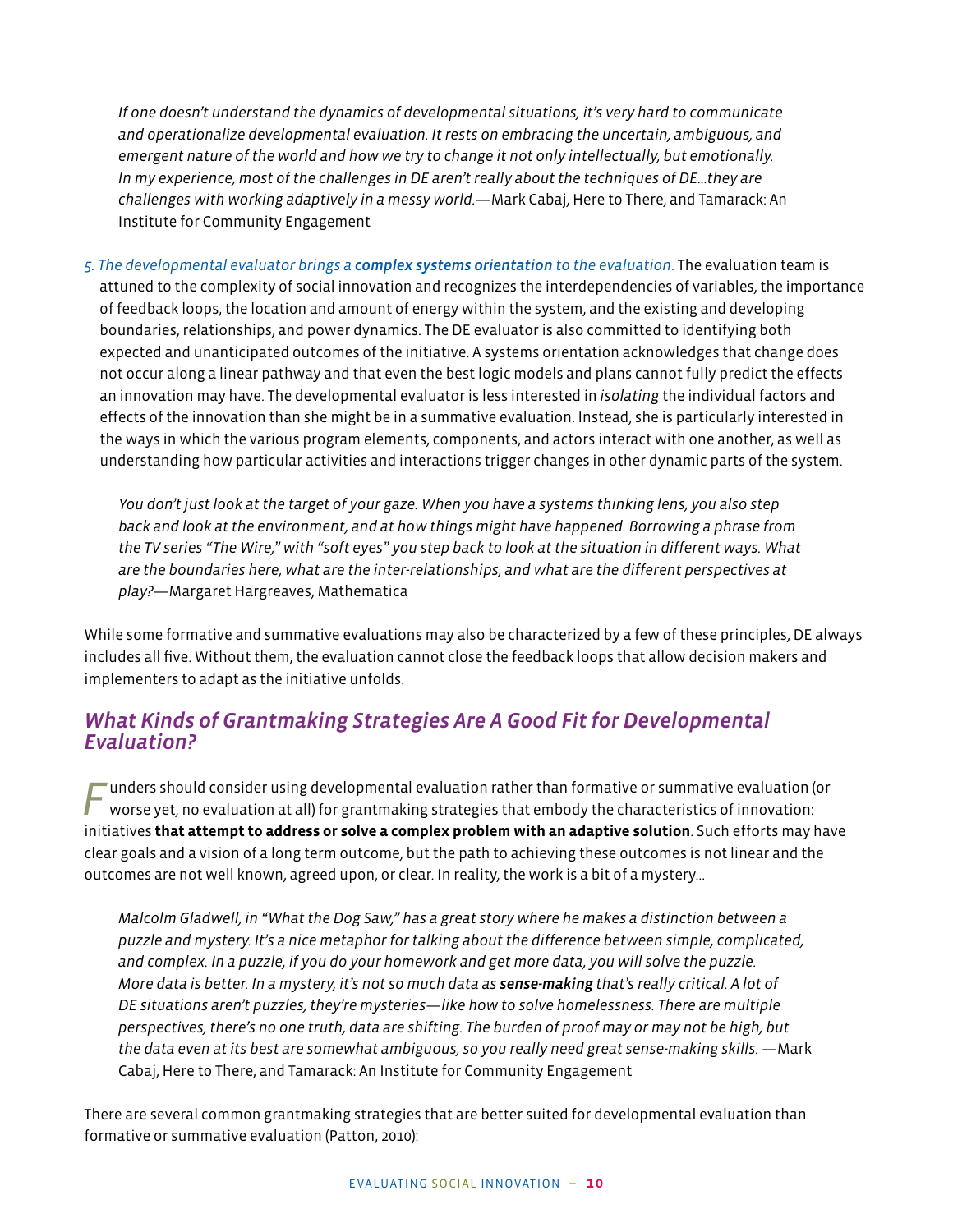#### **For initiatives that develop in an ongoing way and will never settle into a fixed model, such as** *advocacy and policy efforts* **or** *comprehensive community initiatives***.**

The way these kinds of initiatives unfold depends deeply on the context within which they occur, and many independent factors and actors affect progress. As a result, they will not stabilize into a fixed model and must continually adapt to the changing environment. Developmental evaluation in these contexts provides an ongoing stream of information and insights that help designers, implementers, and funders know how relationships and structures are developing, what is working well, what challenges are emerging, what unanticipated consequences are surfacing, and what level of progress emerges on desired outcomes.

**When** *exploring the creation of a new model***, the basic ingredients of which are not yet known.** Even when the eventual goal is the testing, replication, or scaling of a proven model, DE is the first step in understanding what the right core ingredients might be. Similar to beta testing, the developmental evaluation would provide

#### Questions for Determining if DE Fits Your Initiative

- What is the nature of the problem we're attempting to solve? Is it truly a complex problem?
- What is the system we are trying to affect and how complex is it? (E.g., are there many organizations, actors, activities in this system?)
- To what extent is our intervention a complex or adaptive solution to this problem (e.g., exploratory and flexible, and dependent on the moves or actions of other players)?
- Is our intervention based on a model that is already developed? If yes, do we know what sequence of activities are expected to happen?
- To what extent can we predict most of the short, interim, and long-term outcomes of our intervention? If we cannot predict these, why not?
- Do we need data and feedback as we work to be able to decide next steps?

useful information for developing the intervention before it is fully rolled out, refined, or expanded, thus increasing confidence in its potential effects, influence, and impact.

**When replicating a program in a** *new site, context, or population* **that requires adaptation.** A developmental evaluation for these purposes would pay particular attention to how the guiding principles of a program are being

incorporated into work practices, the systems and structures that support or impede implementation, the relationships that are developed or challenged, the ways in which the principles are adapted to fit into new cultural and social contexts, and the unexpected as well as anticipated outcomes.

#### *For systems change initiatives* **that seek to trigger change across multiple systems or in a particularly**

**complex system**. When a social change effort requires major disruptions to a current system, developmental evaluation focuses on the phenomenon known as the "butterfly effect," where seemingly small events can lead to more significant changes to the larger system. DE evaluators track and collect information on emergent patterns, relationships, feedback loops, and energy as the initiative is designed and implemented.

I've used DE inside traditional evaluations where there is a model—for example, in home visiting models, which are very specific. Evaluations of these programs can be very traditional. There is a focus on the fidelity of implementation and on the achievement of particular outcomes. However, there can be a developmental side to those evaluations as well, looking at how those grantees are building infrastructure to support those particular implementation models. We want to know, "What kinds of infrastructure are needed to implement, sustain, or scale up those models?" The answers to those questions are much less well known. *—Margaret Hargreaves, Mathematica*

Understanding how the various systems interact, adapt, and change in response to the environment is critical to supporting wider scale implementation in other contexts and locations.

**When decision makers need to rapidly adapt an initiative in** *response to a sudden crisis or change***.** Where the organization is interested in responding to and evaluating the effects of an unforeseen change or crisis, there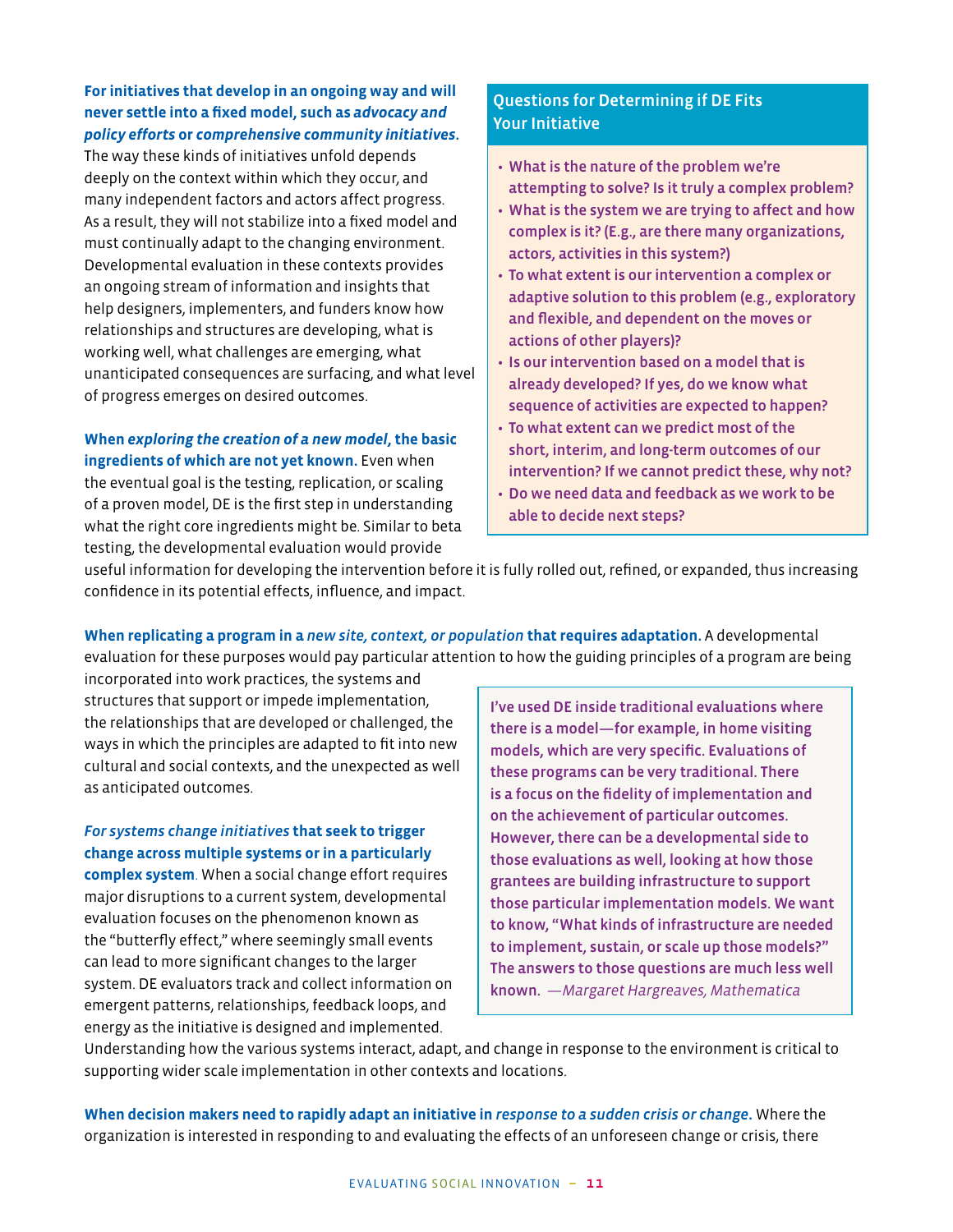is usually no time to develop a model for action. Given new circumstances and uncertainty about what to do, decision makers must develop approaches in real time and need data quickly. Because developmental evaluation by definition is adaptive and responsive to arising information needs, DE evaluators are able to nimbly and quickly hone in on what information is needed by whom, when, and in what formats.

A social change effort might include a combination of the innovative components above and components that look more like a stable program that is ready for formative or summative evaluation. In these cases, some aspects of the initiative might be best served through a developmental evaluation, while other components could be evaluated using a formative or summative approach.

Deciding whether developmental evaluation is the right approach for a social change initiative requires a candid

assessment of the extent to which the initiative is truly *in development*. Even in cases where an initiative's *concept* is innovative (i.e., the problem is complex and there is no model for addressing it), the culture, structure, and processes of the funder(s) and implementers may not *allow for development*. In other words, developmental evaluation works best for the kinds of initiatives described above *as well as* those in which foundations and implementers are open to and flexible enough for adaptation. While this might sound simple enough (what organization doesn't want to think of itself as open and flexible?), we found that some of the most common practices in the fields of evaluation and philanthropy from foundation contracting and evaluator business models to the traditional relationship between the

You can give the best feedback and evaluative thinking in the world, but it doesn't matter if evaluation users are not really interested in or capable of innovation or adaptation. Alternatively, even if you have all the other conditions in place evaluation users with the true ability or authority to adapt the intervention, open timelines, engaged funders, and so on—they must be ready, willing, and able to submit their experiment and their work to evaluative thinking and rigorous sense-making. *—Mark Cabaj, Here to There, and Tamarack: An Institute for Community Engagement*

evaluator and program implementers—are fundamentally designed around the assumption that adaptation and exploration will be kept to a minimum. For developmental evaluation to work well, foundations and evaluators both need to proactively examine how their processes and habits of interaction can support the adaptation that is necessary for social innovation.

## *How Can Funders Know If They Are Ready for Developmental Evaluation?*

*D*evelopmental evaluation requires a genuine and conscious commitment to learning and change. It is grounded in a humbleness and ability to say, "We don't quite know what's going to happen here, but we believe that our intervention (initiative, project) can contribute to making a difference in solving this complex social problem. And, because we can't predict all possible outcomes or how this effort will affect the people and systems with whom and within which we're operating, we need an evaluation approach that provides us with real time questions and data so we can learn and adjust our strategy and activities along the way."

Successful developmental evaluations require a set of conditions that ensure that DE is the right fit for what is being evaluated. In addition to first determining whether the problem being addressed and its solution fit the criteria described in the section above, the foundation, nonprofit, or team of program implementers must be ready to effectively engage in and support developmental evaluation.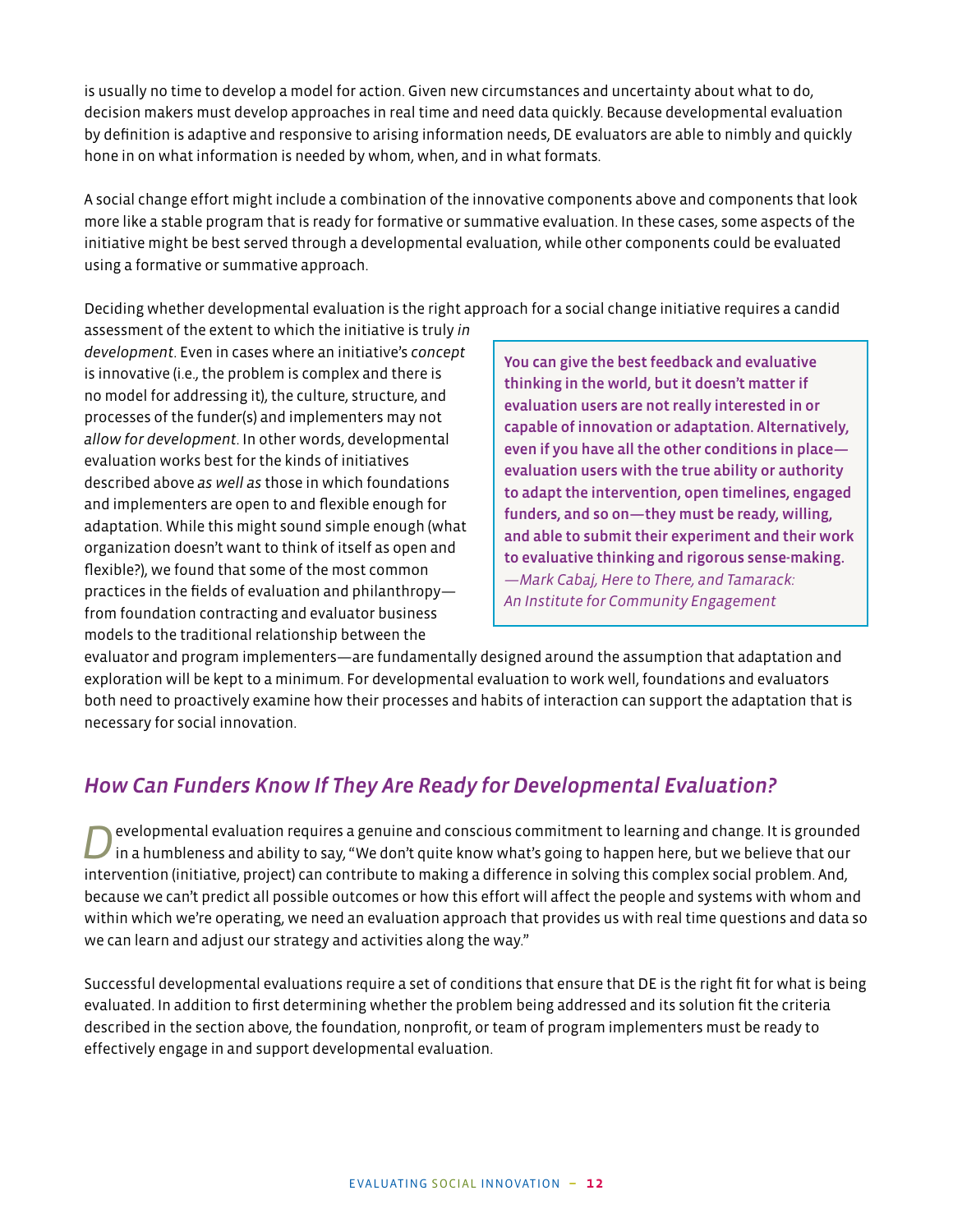

Adapted from *DE 201: A practitioner's guide to developmental evaluation* by Dozois, Langlois, and Blanchet-Cohen

#### CONDITION 1: The organization's leadership is willing to take risks, be flexible, and make necessary changes to the initiative.

Developmental evaluation often involves testing the innovation's ability to achieve a particular strategy. Thus, it is imperative that leaders not only exhibit a high level of willingness and ability to engage in the evaluation whenever necessary, but also that they use evaluation findings to make changes in the initiative's implementation and/or strategy. Leaders need to a) communicate, in multiple ways, the importance of the developmental evaluation; b) be willing to provide adequate time, personnel, and financial resources; and, perhaps most of all, c) be committed to using evaluation information (learnings), to make course corrections, improvements, and changes to the initiative and its related strategy.

To determine whether leadership is ready for DE, consider:

- To what extent does leadership value and use evaluation findings for programmatic and strategic decision making?
- To what extent are leaders comfortable with making changes in the initiative or the strategy as new learnings emerge?
- To what extent are leaders able to balance emergent and ongoing evaluation findings typical of developmental evaluation with the accountability demands made by the Board and external stakeholders?

DE needs to be seen as something that's tied closely to strategy. It needs to have strong ownership from the President or chief program officer, and has to be part of a program officer's core responsibilities, rather than something that's simply delegated to consultants. The team has to be involved in the design of the evaluation and think carefully through the questions…. It has to be part and parcel of their job. *—Mayur Patel, Knight Foundation*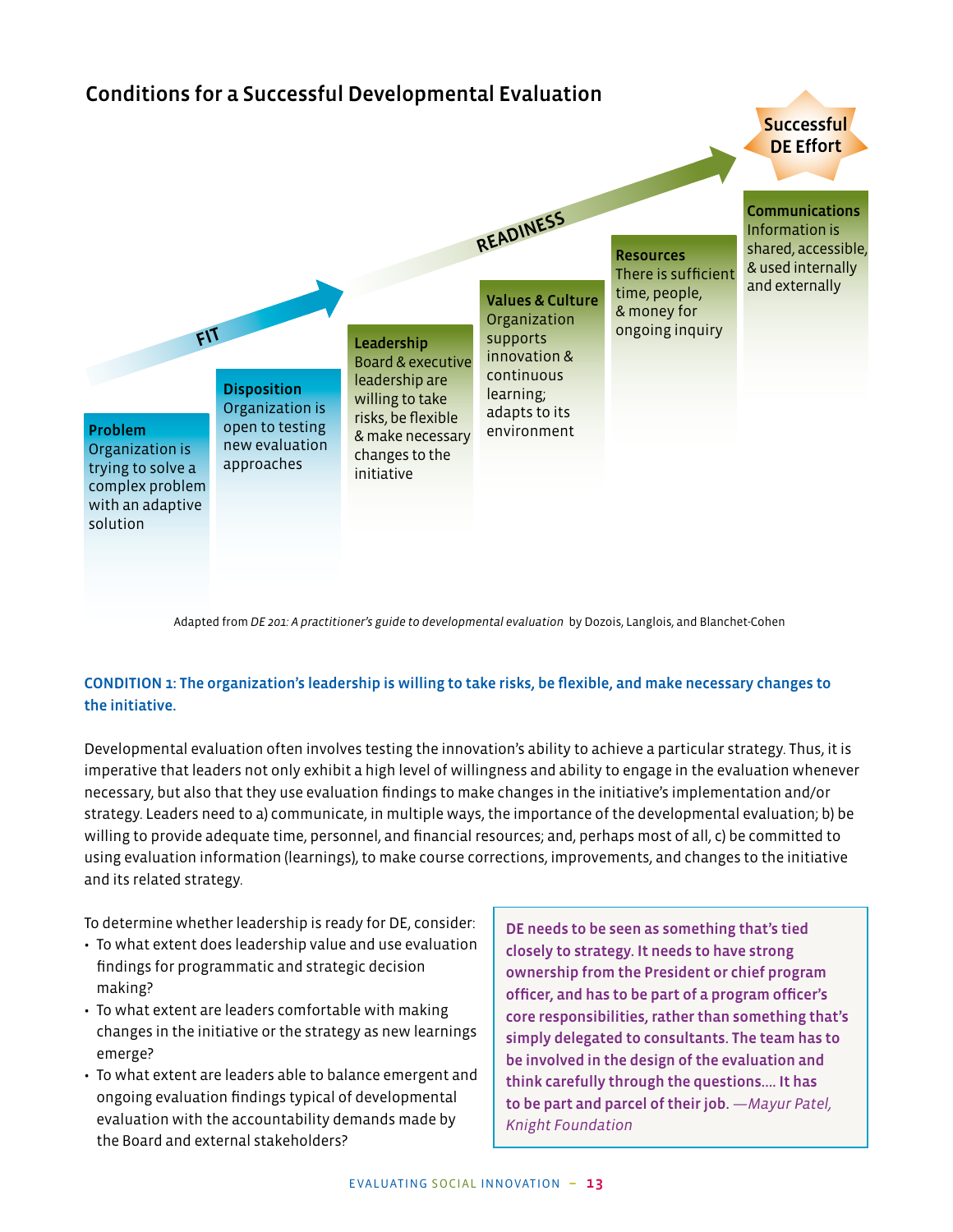#### CONDITION 2: The organization's values and culture support innovation, continuous learning, and adapting to its environment.

Developmental evaluation works best when an organization has an authentic commitment to learning and change. A learning organization culture supports risk taking, information sharing, trust and respect for individual and cultural differences, collaboration, asking questions, embracing and learning from failure or mistakes, and using data for decision making. Developmental evaluation can play a key role in supporting individual, group, and organizational learning under the right conditions.

The following questions may be helpful in diagnosing an organization's culture:

- To what extent is the organization a learning organization? Where and how does it learn best?
- To what extent is there a culture of risk taking within the organization? What supports and/or inhibits staff and leaders from taking risks?
- What is the level of trust within and among the staff and leadership? What supports and/or inhibits this level of trust?
- How well does the organization adapt to change and unanticipated events or consequences?

They need to have the actual desire to learn. Everyone says they want to, but that's not always the case. Learning is change, and people are often afraid of change. *—Elizabeth Dozois, Principal, Word on the Street Ltd.*

People should not shy away from failure. The developmental evaluator would suggest corrections so we could see what's going wrong. There is no point in doing something new if you are not open to the possibility that it might not work; DE can help you learn if it's working or not. *—Michelle Clarke, Burns Memorial Fund*

#### CONDITION 3: The organization provides sufficient time, people, and financial resources for ongoing inquiry.

Evaluation of any kind is an investment in the organization's ability to make sound operational, programmatic, and strategic decisions. Valuing evaluation means providing the necessary time, personnel, and financial resources to support evaluation activities and the use of findings. While evaluation costs vary greatly depending on how

much information is needed and from how many sources, the depth of information required, and the time required to collect, analyze, and synthesize the data and findings, developmental evaluation *may* require more resources than some other types of evaluation. This is usually because evaluators spend more time in strategy discussions and facilitating the application of findings to decisions. The organization needs to provide sufficient resources so that the DE can be implemented in ways that provide the most meaningful and useful information.

I think you can have a budget and a plan of what you expect to happen—when the reporting is happening, the number of meetings needed—but you have to be flexible as time goes on because things might change. For example, you might change the reporting, the methodology, or how much facilitation you need. *—Michelle Clarke, Burns Memorial Fund*

When considering whether the organization is willing to invest the necessary resources in developmental evaluation, ask:

- What is the organization's history in resourcing evaluations?
- To what extent is the organization prepared to allocate sufficient time, personnel, and financial resources to a developmental evaluation?
- How flexible would the organization be to changing allocations of time, personnel, and funds during the course of the developmental evaluation?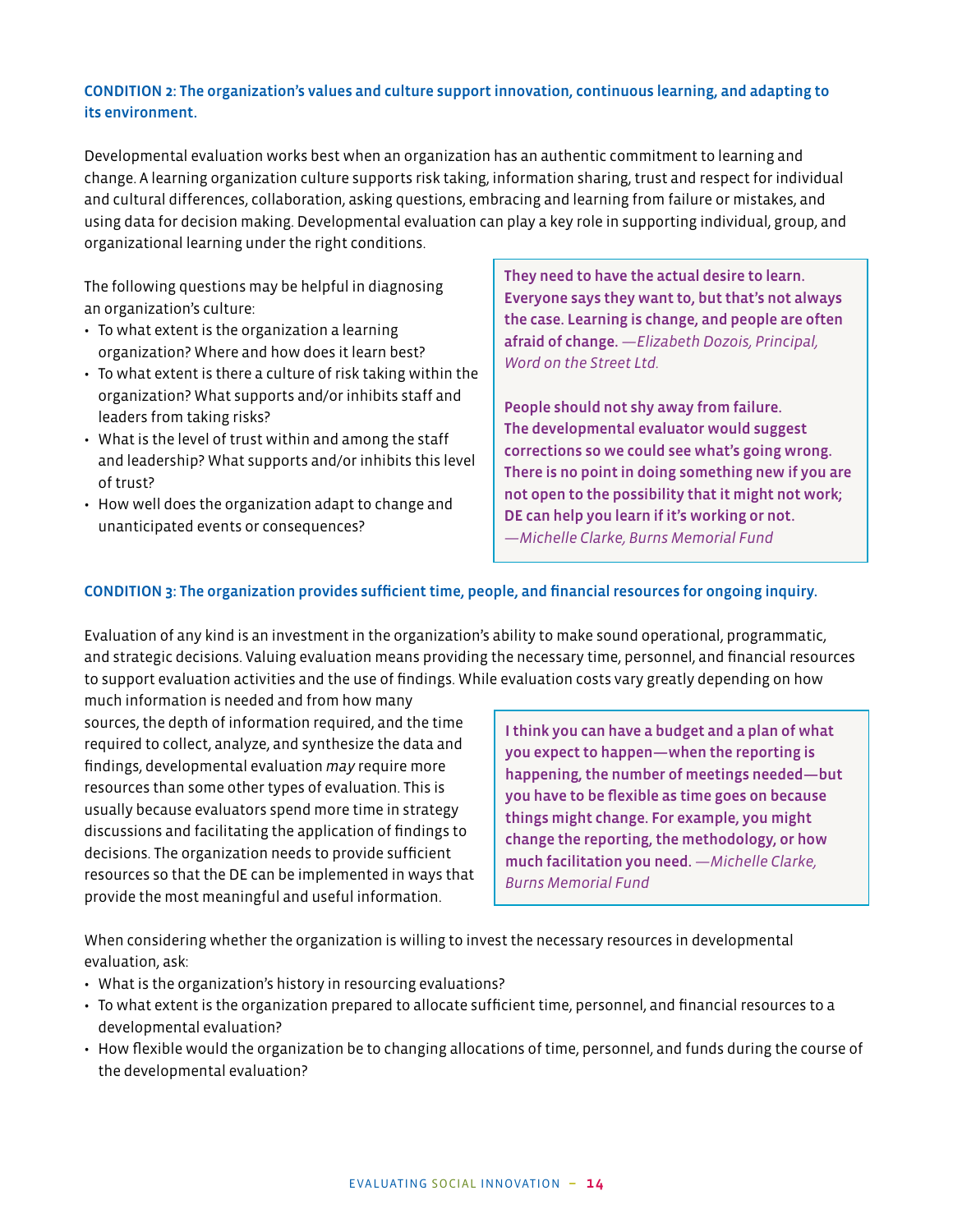#### CASE EXAMPLE: The YouthScape Initiative *Provided by John Cawley, The J.W. McConnell Family Foundation*

Context: YouthScape was designed as part of the Foundation's inclusion strategy and focused on young people who feel disconnected from school and other mainstream organizations led by adults. The objective was to test the assumption that engaging young people in local decision-making develops and draws upon their knowledge, skills, and attitudes. In doing so, the program serves to enrich democracy in our communities. The YouthScape initiative brought together partners from different sectors at multiple sites across Canada, many of whom had different perspectives on both the rationale and strategies for engaging marginalized youth. The design and implementation of the initiative were inspired by and contributed to the development of local youth leaders, yet the real challenge was to get youth-friendly values and practices "into the water supply" of social service agencies and municipal governments. Most youth engagement experiments are either well-meaning, adult-led youth programs or youth-led projects kept at arm's length from the core business of community organizations. YouthScape challenged mainstream partner organizations to embrace the centrality of youth participation and decision-making in their governance and operations while delivering community outcomes.

Evaluation: Approach: As the Foundation shifted its funding to complex, long-term initiatives that are not so much pre-planned as emergent, the inadequacy of conventional evaluation methods became evident. We need to know, in real time, how a cluster of complementary prototypes are doing, not whether we have arrived at a pre-determined spot, on budget, and at a specified time. Developmental evaluation overturns many of the assumptions of more traditional approaches; it is embedded rather than detached, continuous rather than episodic, and—most importantly its goal is learning, not accountability. It provides useful information to the do-er rather than cover for the giver.

Evaluation Methods: Each of the five YouthScape communities had a part-time developmental evaluator who participated in key events, gathering feedback before and after from a range of stakeholders: young people, staff, managers, volunteers, and community partners. The data was fed back to community organizations immediately. On a monthly basis, the five community-based developmental evaluators held a conference call under the mentorship of the national developmental evaluator. This provided an opportunity to aggregate data nationally and for coaching. The national developmental evaluator formally communicated key national trends (emerging opportunities, points of tension) to the managing agency and to the funder on a quarterly basis, and more often informally.

Key Learnings: During YouthScape's first 18 months, the developmental evaluators were able to illuminate tensions and misunderstandings that, had they gone unattended, might have undermined the entire initiative. Community organizations, the national managing agency, and the Foundation learned of design flaws, subterranean grumbling, hidden strengths, and promising breakthroughs as a result of the developmental evaluators' ability to provide real-time feedback to the initiative implementers. Developmental evaluation allowed us to modify program designs, provide training, convene partners, and create spaces for airing concerns in ways that we could never have anticipated. In short, their contributions to the success of the initiative were significant.

#### CONDITION 4: The organization is committed to open communications and ensuring that information is accessible and used internally and externally.

Developmental evaluation is all about learning and using what is being learned to a) better understand contexts and situations, b) make informed decisions, and c) take action when needed. In many ways, the success of DE is grounded in the frequency, format, accessibility, and transparency of communications throughout the evaluation. To decide whether the organization's communications practices will support DE, consider the following questions.

- What internal communications systems and supports already exist within the organization, and is there a culture of information sharing within the organization?
- How comfortable is the organization with receiving evaluation information at different times and in various formats throughout an evaluation (compared with traditional interim and/or final written reports)?
- How are lessons learned currently shared within the organization? With grantees? With the field?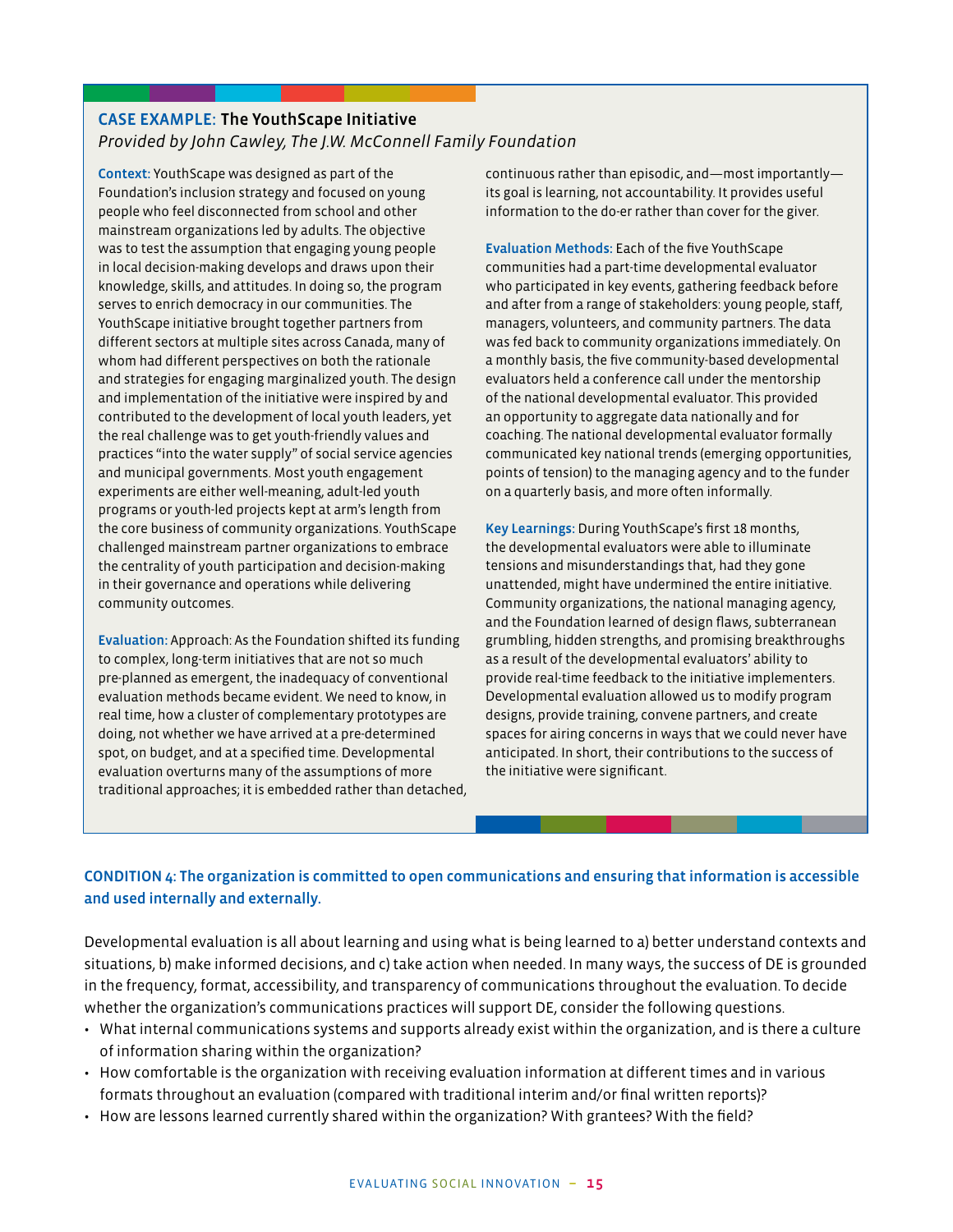The success of any evaluation, including developmental evaluations, often depends on matching the right evaluation approach to the questions and information needs at hand, as well as the readiness and willingness of the foundation and its grantees to engage in and support the various evaluation activities and learnings that it produces. While we learned from our interviews that few organizations embarking on DE have *all* of these conditions in place, it is important to determine which are missing and to create a plan for managing the gaps or building the organization's readiness and commitment to sustain developmental evaluation processes.

You can't wait until the end of a multiyear project to find out how it's going, but at the same time, you can't do it every month. You have to have enough time to let something actually happen. With KCIC, we have enough staggered cohorts to get some interim information along the way and I think that's about right. It takes a while for these projects to get going. You can ask questions too soon and not really learn anything, or wait too long and it's no longer useful. *—Susan Patterson, Knight Foundation*

## *How Can Foundations Be Ready For The Tough Questions?*

Because developmental evaluation differs from other evaluation approaches in several ways, including purpose, position and role of the evaluator, and emphasis on real-time learning in the midst of uncertainty, our interviewees noted that a set of tough questions inevitably arises for both foundations and evaluators using DE. Intentionally discussing these questions up front—and revisiting them throughout the evaluation—can ultimately strengthen and enhance the overall evaluation effort.

#### *What about accountability for impact?*

Accountability in philanthropy is normally defined in one of two ways: 1) did grantees do what they said they were going to do, and 2) did the grantees or the funding strategy produce the intended outcomes? However, both of these conceptualizations of accountability can be a mismatch for innovative social change strategies, particularly early in the innovation process when the pathway to outcomes, and often the outcomes themselves, are emergent and uncertain. As a result, poorly-timed demands for traditional accountability information (whether in the form of grantee reporting against the programmatic outcomes predicted in their grant proposals or through summative evaluations designed to judge a program's merit, worth, or value) can send program staff and grantees mixed messages about whether their funder truly expects them to innovate, adapt, and test new approaches that may or may not work.

Rather than holding themselves accountable at the wrong time for meeting pre-determined results, or for accurately charting a pathway to specific outcomes up front, social innovators (including funders) are acting accountably when they *pay careful attention to what is emerging as they work and adapt accordingly*. With this kind of re-framing, accountability and learning in complex social change initiatives go hand in glove. Innovators are accountable *to the learning.* Boards and leadership should revisit this framing of accountability in innovation at the start of a strategy, but also throughout its life. If and when a strategy transitions from innovation and adaptation into a more stable, predictable phase, a corresponding transition in evaluation approach will help answer more traditional accountability questions.

The biggest challenge is that when people think about evaluation, they think outcomes. We've been hard wired to automatically think outcomes when we hear the word "evaluation." So you have to set expectations on the front end.... It's important to be focused on learning and improvement, but as an initiative develops, people will invariably ask "Where are the outcomes? What happened to people's lives?" That's always going to be an impulse and actually a very good one at that. I hope the emphasis on DE would never take us away from this. *—Mayur Patel, Knight Foundation*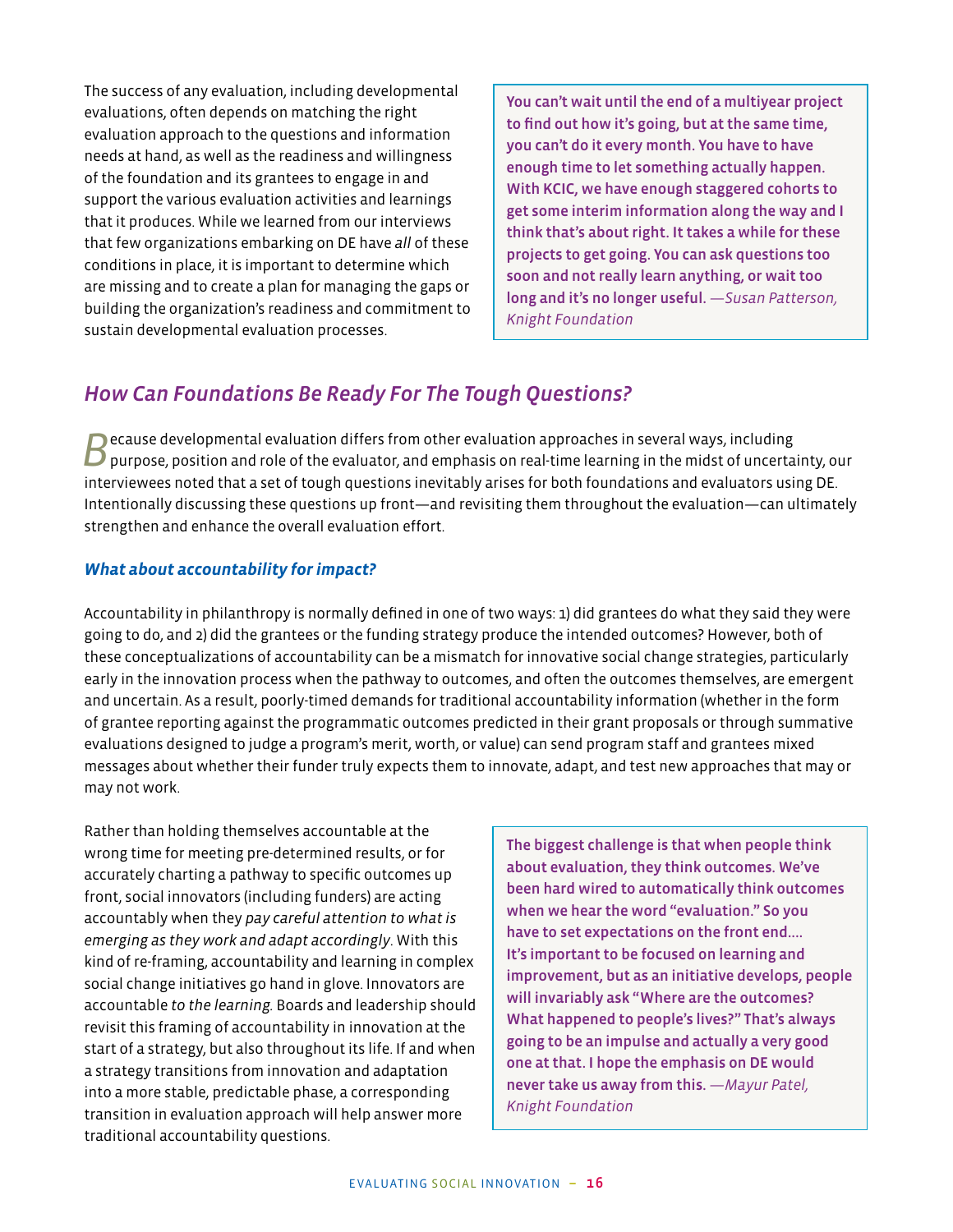#### CASE EXAMPLE: The Knight Foundation's Community Information Challenge *Provided by Mayur Patel, John S. & James L. Knight Foundation*

Context: The John S. and James L. Knight Foundation's five-year, \$24 million initiative—the Knight Community Information Challenge (KCIC)—was designed to respond to the rapid disruptions in journalism and the decline of local, community news and information. Through more than 76 KCIC funded projects, foundations are creating and supporting new news models, online information hubs, citizen journalism activities, youth media outlets, advocacy campaigns, and civic engagement activities. The KCIC reflects a social innovation in that it aims to catalyze efforts among community and place-based foundations to creatively use media and technology to keep their communities informed in ways they have not done in the past. The initiative represents a new approach to strengthening community information by encouraging community and place-based foundations to focus on local media and news as key elements of their existing programmatic strategies.

Evaluation Approach: The Developmental Evaluation approach was chosen because it provides: a) continuous feedback to Knight about how the initiative is being implemented by its many grantees and its progress on moving the field, b) information about how grantees are adapting and changing as a result of their projects, and c) insights and recommendations for how Knight could think about and implement any changes in their current strategy, as well as implications for the next phase of strategy development. Some of the guiding evaluation questions include:

- *Motivators/Barriers:* What internal or external factors motivate community and place-based foundations to become engaged in addressing community information needs? What internal or external barriers prevent foundations from engaging?
- *Strategic Alignment:* To what extent are foundations' strategies aligned with community information? How are foundations integrating ("overlaying") information and media on top of their program-level strategies?
- *Learning:* What are grantees learning about launching, implementing, and evaluating their information projects? What lessons can grantees share with each other and the field?
- *Impact:* In what ways are KCIC projects changing the behaviors or attitudes of community members?
- *Information Ecosystems:* What community-level conditions (e.g., organizations, infrastructure, and activities) foster a healthy information ecosystem? What role might community or place-based foundations play

to provide structure and support for information needs within the community?

Evaluation Methods: The KCIC developmental evaluation uses a collaborative, utilization-focused, and organizational learning approach and includes commonly used evaluation methods such as interviews, surveys, focus groups, observation, and document review. Evaluators pay particular attention to the ways in which grantees develop their projects and affect their local news and information ecosystems. In addition, they determine if and how the initiative is "moving the field" in the adoption of news and information as core to their organizations. As new and emerging questions and issues arise, the evaluators adjust the evaluation plan in timely and responsive ways to capture information as needed by the Knight team. After each data collection activity, evaluators analyze and synthesize the data, and then share the results with Knight in a variety of formats, including email memos, PowerPoint decks, and phone working sessions. Knight's commitment to building the field has led the evaluators to reformat many of the evaluations' findings for external audiences in the form of briefs, visually appealing reports, blog posts, toolkits, and webinars.

Key Learnings: While the developmental evaluation provided ongoing learning for Knight, which enabled it to make real time changes to the initiative's implementation, the evaluation results and key insights are now helping inform the next iteration of Knight's strategy. The evaluation has provided feedback on the extent to which the current initiative has penetrated the community foundation field, as well as on possible opportunities for Knight to move beyond project-based support to larger multi-year partnerships with foundations that are highly committed to supporting local news and information. Specifically, the developmental evaluation:

- Helped Knight see opportunities to connect to local leadership
- Influenced the way Knight thought about selection processes
- Helped Knight see where foundations have focused their efforts and why.

The assessment has also shed light on the factors influencing foundations' engagement with news and information, as well as the types of support structures Knight Foundation could put in place to deepen its engagement.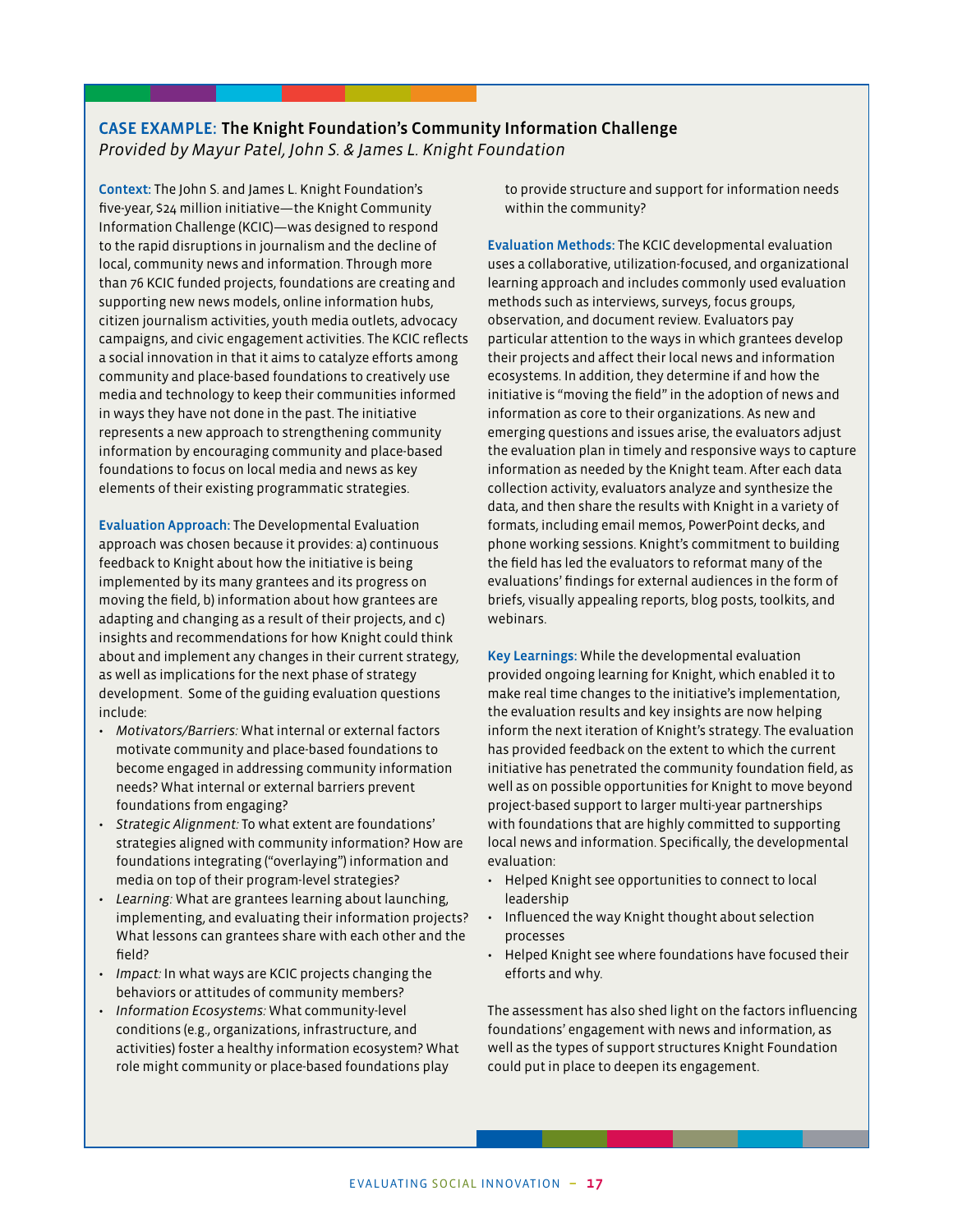#### *Is DE rigorous?*

Questions about rigor in evaluation most often focus exclusively on the evaluation's design and methods. Yet rigor is found not only in design or methods. High quality evaluation requires rigorous evaluative and critical thinking, as well as critically examining assumptions—practices that are always integrated into developmental evaluation.

When focusing more narrowly on rigor as a feature of data collection *methods*, evaluators must adequately test data collection instruments, sample sufficient numbers, and triangulate data using multiple methods and sources. With most formative and summative evaluations, the data collection and analysis schedule is determined primarily

by the evaluation design and methodological rigor required to establish certainty about the intervention's effects. Yet, while methodological rigor provides greater confidence in the accuracy of findings, the trade-off is that data sometimes arrive too late to inform a tactical or strategic decision, or to illuminate a particular window of opportunity.

Professional evaluators spend too much time on methodological rigor and not enough time asking what people want to know that will help them do a better job. *—John Cawley, J.W. McConnell Family Foundation*

For evaluation data and feedback to be useful for decision making *while a strategy is unfolding*, they must be available to program staff at the right moment. Rarely do strategic decisions or emergent opportunities follow the predictability of the semi-annual reporting schedule dictated in many evaluation engagements. While important decision-making moments are sometimes planned from the outset (e.g., board meeting schedules when key funding decisions are made, scheduled program reviews, election cycles, partnership convenings), many are unexpected. For example, a key player or institution may enter or leave the scene, an unexpected economic or political crisis may occur, or a large new funding opportunity may appear, causing a significant shift in the dynamics of the system that requires a decision within weeks or even days.

In an innovative change strategy, it is impossible to anticipate all of these questions ahead of time. As a result, evaluators conducting developmental evaluations need to be nimble and responsive as they collect and analyze data quickly, while still maintaining a high level of quality. The evaluator and the program team must ask all along the way: *How much data is enough? How certain do we need to be before we take the next step? Which changes or dynamics do we need to be most certain about and which can be left to instinct or hunch? What is truly urgent for us to know and do now?* Evaluators, whose professional standards of practice call on them to be clear about the limitations of an evaluation and its findings, can include the program team in decisions about methodological rigor versus timeliness so that the group "owns" the trade-offs. And perhaps most importantly, developmental evaluators should ensure that rigor is guarded in other aspects of the evaluation, including rigorous questioning, analysis, and sensemaking.

#### *Where is the boundary between the evaluator and program decision makers?*

Evaluators are sometimes positioned as objective and somewhat distant observers, collecting and analyzing data and offering findings to others who decide whether and how to act in response. However, this role does not effectively serve developmental evaluations where evaluators must be "in the mix," bringing observations and data to key meetings, asking tough questions, and drawing insights out of the group to increase

Trust at all levels is critical—the "do no harm" concept really applies here. Everyone has to know and trust that it's not the intent of the evaluator to highlight the holes in the work and underscore what is not working. In developmental evaluation, you need to create space for honest conversations with the funders, the grantees, and the intermediaries to share your observations and help fine tune and improve the strategy as the work unfolds. Maintaining a rigorous methodology will help you maintain objectivity. *—Meg Long, OMG Center for Collaborative Learning*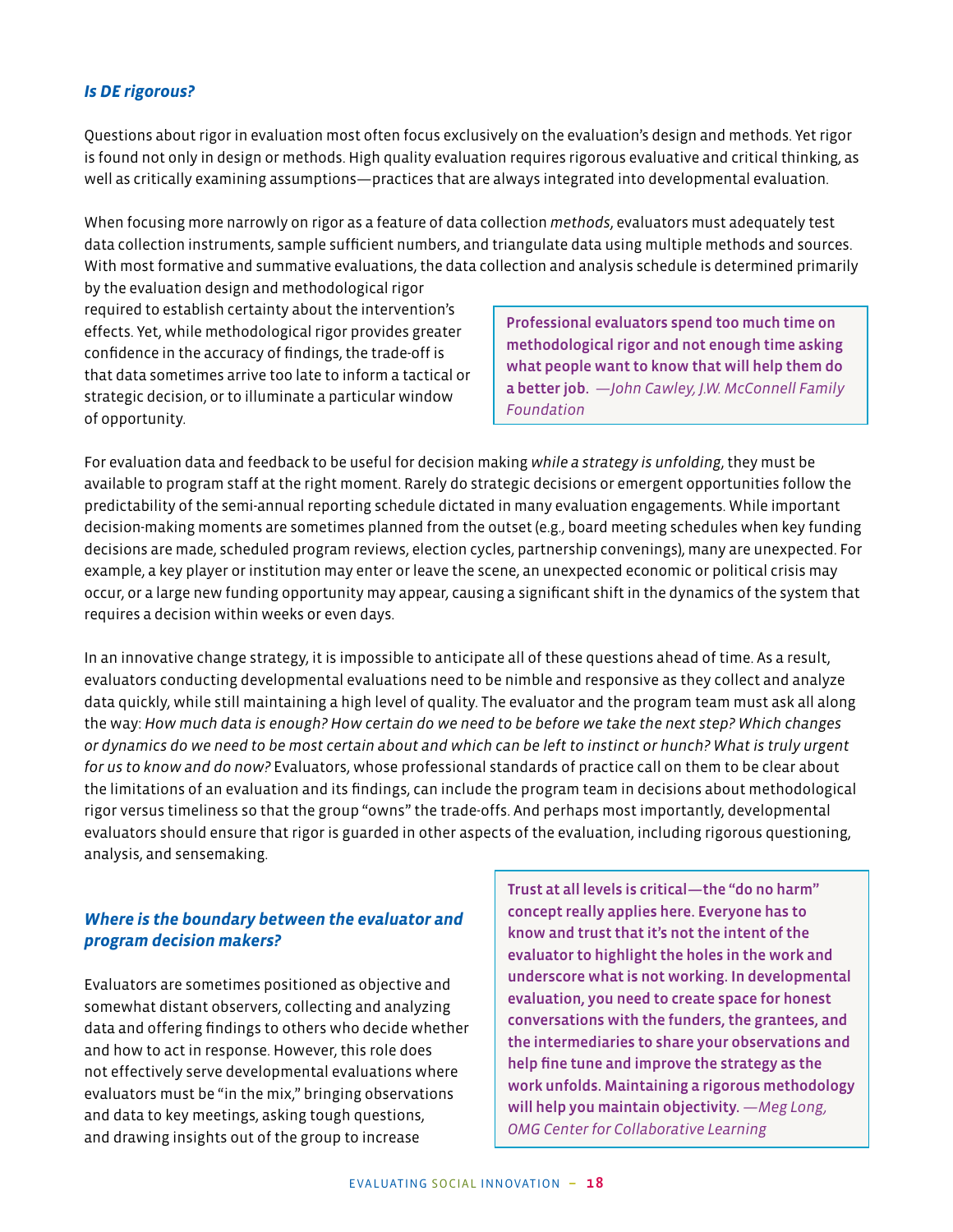understanding about *how well the strategy is working,* in real time. An evaluator who is too removed from the desires and hopes of those making strategic decisions will miss valuable conversations that can only be had through close connection to—or even integration within—the program team.

An evaluator who assumes this integrated role serves as a "critical friend," coach, or technical assistance provider, which can sometimes generate confusion among grantees or tensions with other intermediaries or program staff. This tension is exacerbated when evaluators ask questions that may highlight either interpersonal problems or conflicts between funders and grantees. Balancing this tension, of course, requires significant trust between parties. Evaluators and program staff must build in (and budget for) sufficient time to create and manage this relationship. The program team must value and support the role of evaluator as critical friend, while the evaluator has to maintain integrity, professional evaluation standards, and a critical perspective.

#### *Does DE work for everyone?*

Many believe there are two types of individuals: those who briefly reflect on data and take action primarily based on intuition and experience, and those who mine data and explore interpretations through a process of dialogue, reflection, and questioning assumptions before taking action. For those who are more reflection-oriented, taking action on uncertain or imperfect information—a common occurrence in social innovation—can feel careless and unnecessarily risky. The developmental evaluator has

The whole idea of reflective learning is frustrating to some people. A lot of people love the conversations, while others say, "Good God, do we have to do this again and are we ever going to get anywhere?" So it's not one or the other learning style, but that's certainly the way it gets labeled. *—Marc Langlois, Skipping Stones Consulting*

to balance time spent on reflection and dialogue with time spent acting, and be prepared to deal with tensions between these two kinds of learning and decision-making styles.

While DE is specifically designed to provide data and findings in a timely manner, it can also cause a sense of information overload, particularly for action-oriented people who are unaccustomed to a robust feedback loop. Evaluators can balance the tension between reflection and action by helping the program team identify and prioritize evaluation questions and data collection activities that are pivotal to supporting action steps.

#### *How do we budget for DE?*

The practice of developmental evaluation is sufficiently different from most formative and summative evaluations that funders and evaluators often grapple with how to set appropriate evaluation budgets. Budgeting for DE includes anticipating the costs of the evaluator's regular participation in strategy and/or working team discussions, as well as allotting time for facilitating frequent group reflection and learning sessions about the evaluation's findings.

One solution to the budgeting dilemma is to develop an evaluation plan that serves as a guide and base scope of work for the evaluation team, but also to build in a retainer that can cover emergent and unexpected evaluation costs.

One of the biggest challenges in budgeting for a developmental evaluation is that learnings that emerge from the findings and resulting conversations often create new questions and information needs. As a result, it is entirely possible that additional data collection activities may be requested, or that the range of data sources be expanded, all of which may test the boundaries of the contracted scope of work. Because DE does not rely on a fixed evaluation design with a set number and type of data collection activities, it is important that the budget also be flexible to adapt to changes along the way. *—Meg Long, OMG Center for Collaborative Learning*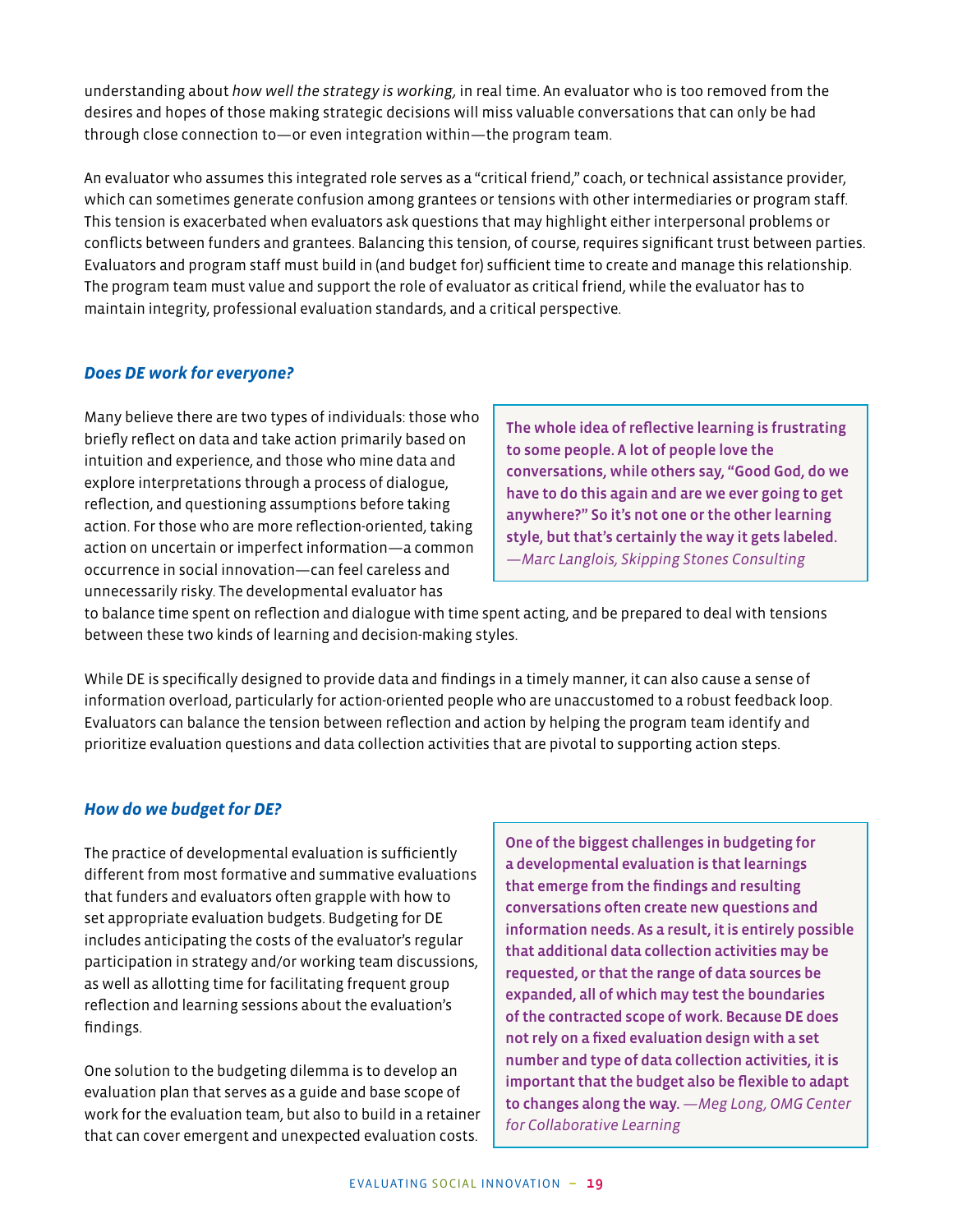This amount and how it gets used can be negotiated and agreed upon by the funder and the evaluators as needs arise. Throughout the developmental evaluation, the team should take time to revisit and amend the evaluation plan and budget. Mayur Patel of the Knight Foundation offers the following advice to funders about developmental evaluation budgeting:

*My impulse with all our evaluation work is to try to get everything nailed down as much as possible before we start. In many cases, that's the wrong impulse for a DE. You have to have so much more trust in the capacity of the evaluation team. We try to build in a minimum amount of work or set of activities that will have to be done for us to be satisfied and then create phases and "stage gates" where we say, at this juncture, we know we're going to have to make several decisions about the direction of the work.... We think there might be a ceiling to the amount, and we'll decide how to allocate that once we know more about how the work is unfolding.*

#### *Who gets to decide when and how to adapt?*

When multiple organizations are involved in an innovative strategy, the question inevitably arises: *who decides what kind of adaptation is necessary,* and *who is expected to adapt*? Some developmental evaluations are designed to support grantees' innovation and adaptation, while others are designed primarily for the funder's use. This can be a particularly tough balance to strike when a funder commissions and manages the evaluation but expects the grantee(s) or a larger group of partners to adapt in response to the findings. Some grantees have reported frustration when DE is designed to inform the *funder's* strategy (including whether or not the grantee will continue to be part of the strategy), yet the grantee bears the burden of providing the bulk of the evaluation data. Alternately, when grantees have limited power over or are not included in the process of making sense of the data and their implications for action, grantees can experience "whiplash," as funders may expect them to transform their strategies too often or too early in response to developmental evaluation data.

Because DE is intended to support innovation and experimentation, those who are expected to revise their strategy in response to the developmental evaluation must play an active role in the evaluation, including helping to define what questions data collection should answer, participating in data interpretation, and deciding how to adapt in response to the data. Even when the DE is intended to inform the funder's strategy, inviting grantees and other partners to help make sense of the data and explore its implications can enrich the funder's strategy. At the very least, funders and evaluators should be transparent about how "sensemaking" will occur and how they will make decisions about adaptation. Additionally, the funder and evaluator can actively work to create safe opportunities and structures within which grantees can make sense of data on their own.

With developmental evaluation, the data often suggests that we change course. But sometimes we need to push the funder to keep from changing too much and becoming rudderless so that the grantees have unfair expectations on them or are forced to do something totally different than what they started. And we have to negotiate: if the funder changes his or her theory of change, how do we expect grantees to change theirs? Is it directive, so that the grantees are expected to realign to meet the funder's changes, or is there some interaction both ways between the foundation's theory of change and the sites' theories of change? *—Kate Sandel, Strategic Data Project*

Developmental evaluators and programmatic decision makers can productively manage these tough issues by paying close attention to when and where they appear and then addressing them head-on as a team. In most cases, doing so will provide the team with a natural opportunity to explore questions that are important not only to the smooth functioning of the evaluation, but also to the overall strategy. Revisiting whether the team's understanding of accountability (accountability for outcomes or accountability for learning) still applies as the innovation evolves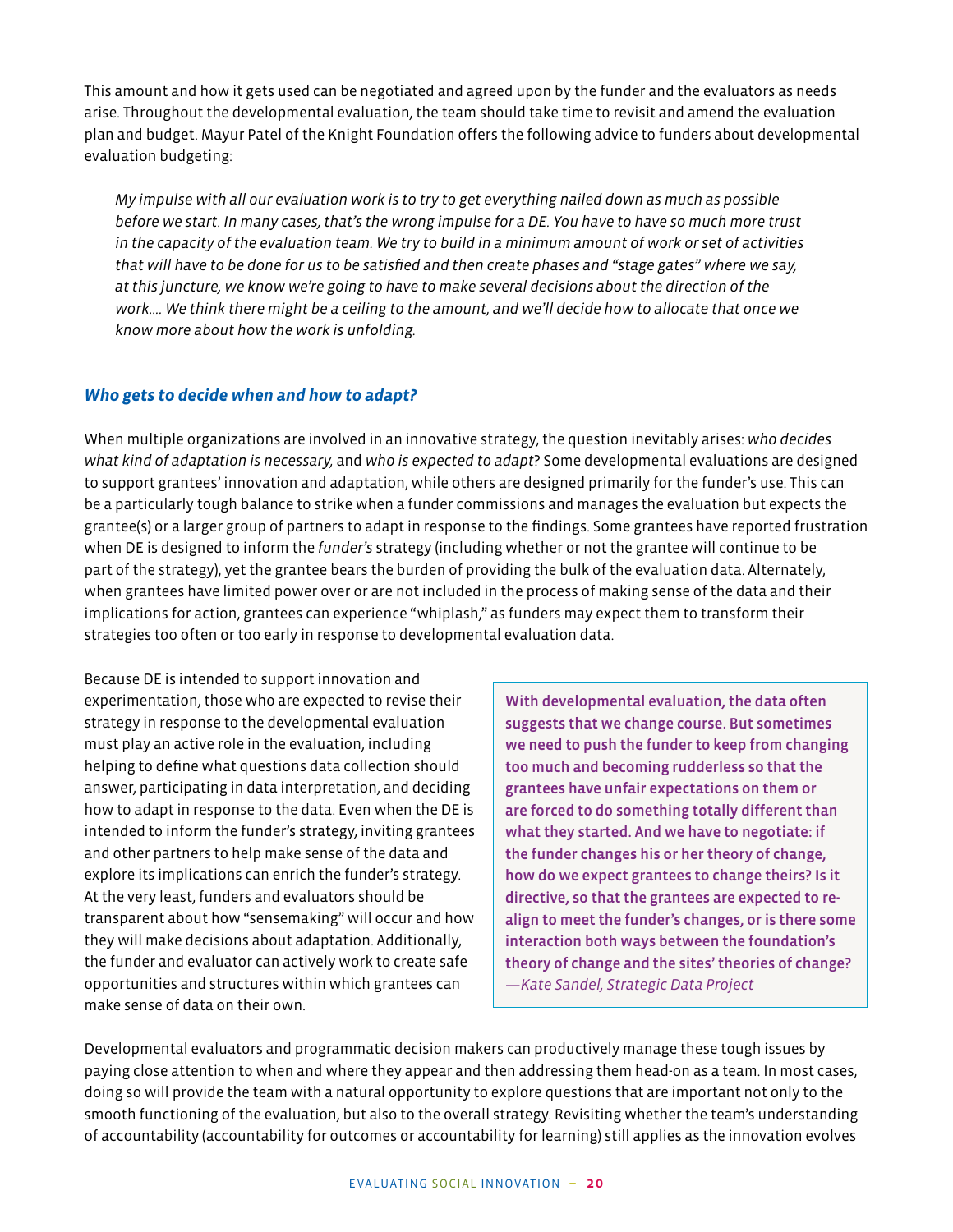can help the team identify whether their effort is stabilizing into an intervention that could be expected to produce predicatble outcomes. Weighing the trade-offs between methodological rigor and timeliness of information can help team members pinpoint when they should be making key decisions and which decision points they feel least confident about. Attending to the question of *who adapts* and who has decision-making power about *how to adapt*  can help the team explore and clarify the role each player has in an innovative effort. In short, these tough questions are not a reason to shy away from using developmental evaluation to support innovation. Instead, they make both the evaluation and the social change effort better.

## *It's Time To Evaluate Differently*

evelopmental evaluation contributes to learning about the effectiveness, relevance, and clarity of an organization's strategy. It helps manage uncertainty in complex and changing environments, giving foundations and nonprofits greater confidence to experiment with solutions where none are known.

*As this Foundation shifted its funding to complex, long-term initiatives that are not as pre-planned as emergent, the inadequacy of the usual evaluation methods became evident. We needed a compass, not a roadmap. We needed to know we were on the right track, not that we had arrived at a pre-determined spot, on budget, and at the specified time.* —Tim Brodhead, past-President and CEO, The J.W. McConnell Family Foundation, quoted in, Dozois, Langlois, & Blanchet-Cohen, 2010, p. 6

The time is well past ripe for adding developmental evaluation to the philanthropic sector's portfolio of evaluation approaches. If we are serious about finding and using innovative ideas and practices to help solve complex, deeply rooted, and pervasive social problems, then we must have access to high quality, timely, and useful information from the beginning of an innovation's design throughout its evolution. We cannot afford to wait six months, a year, or longer to know if we had the right strategy, employed the most effective tactics, made the right investments, engaged the right stakeholders, or followed a path to achieving our desired outcomes. The benefits of engaging in and supporting developmental evaluation are fundamentally grounded in an organization's interest in and commitment to learning and using data to inform strategic decision-making. The insights and clarity that DE provides—about the influence and effects of a social innovation—may lead to a greater likelihood that the intervention's goals will be achieved.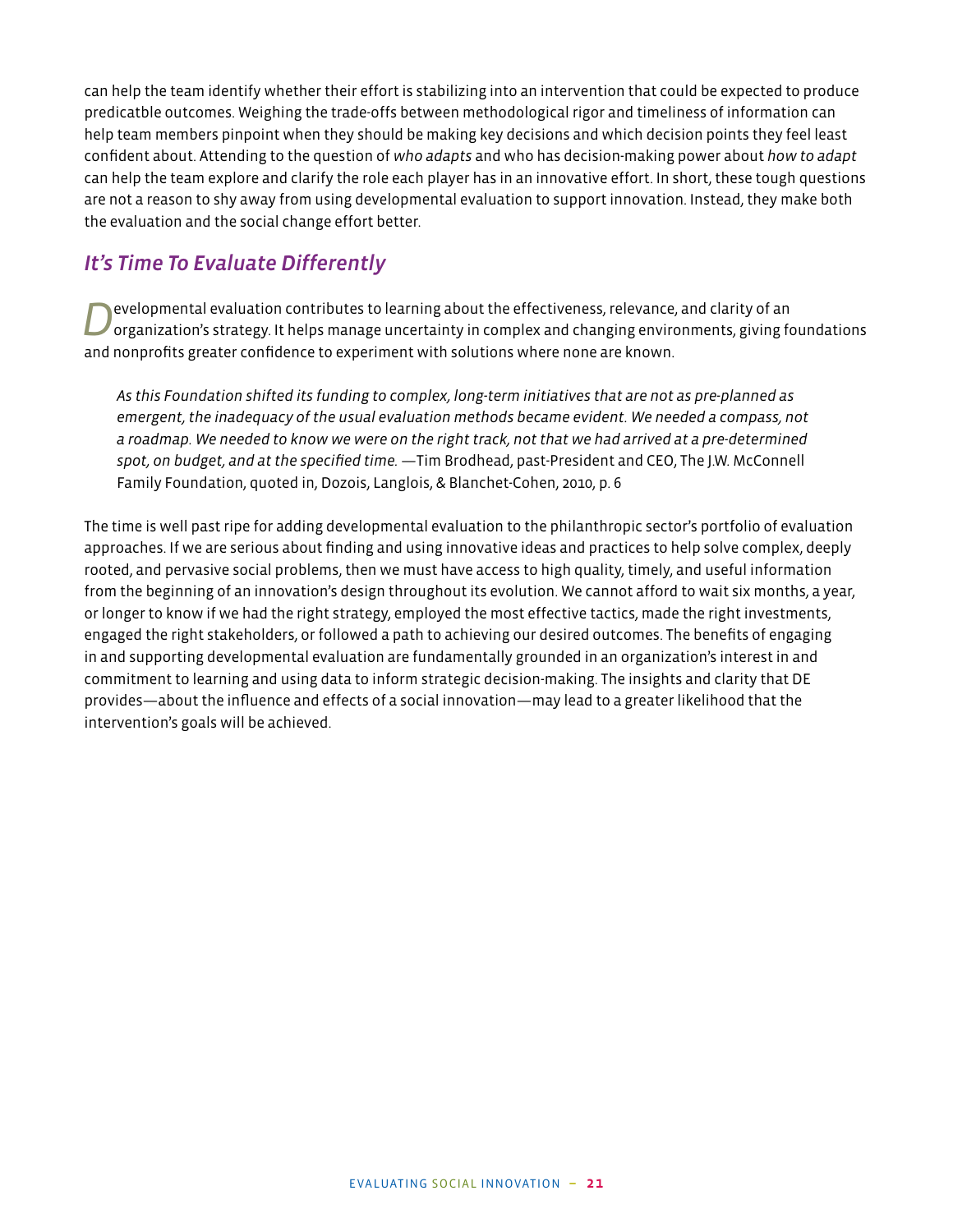## *References*

- Coffman, J. and Beer, T. C. (2011). *Evaluation to support strategic learning: Principles and practices.* Center for Evaluation innovation.
- Dozois, E., Langlois, M., & Blanchet-Cohen, N. (July 2010). *DE 201: A practitioner's guide to developmental evaluation*. The J.W. McConnell Family Foundation and the International Institute for Child Rights and Development. Montreal, Canada.

Fulton, K., Kasper, G., & Kibbe, B. (2010). *What's next for philanthropy?* Monitor Institute.

Gamble, J.A.A. (2006). *A developmental evaluation primer.* The J.W. McConnell Family Foundation. Montreal, Canada.

Morariu, J., & Brennan, K. (2009) Effective advocacy evaluation. *The Foundation Review, 1* (3), 105.

- Mulgan, G. (2007) Social innovation: What it is, why it matters, and how it can be accelerated. Oxford: Skoll Centre for Social Entrepreneurship, SAID Business School, Oxford.
- Patton, M.Q. (2011). *Developmental evaluation: Applying complexity concepts to enhance innovation and use*. New York: Guilford Press.
- Patton, M.Q. (December 2011). *How to evaluate interventions in complex dynamic environments: Developmental evaluation.* http://mymande.org/index.php?q=content/how-evaluate-interventions-complex-dynamicenvironments

Patton, M. Q. (2012). Developmental evaluation workshop, the evaluators' institute, 2012, Washington, DC.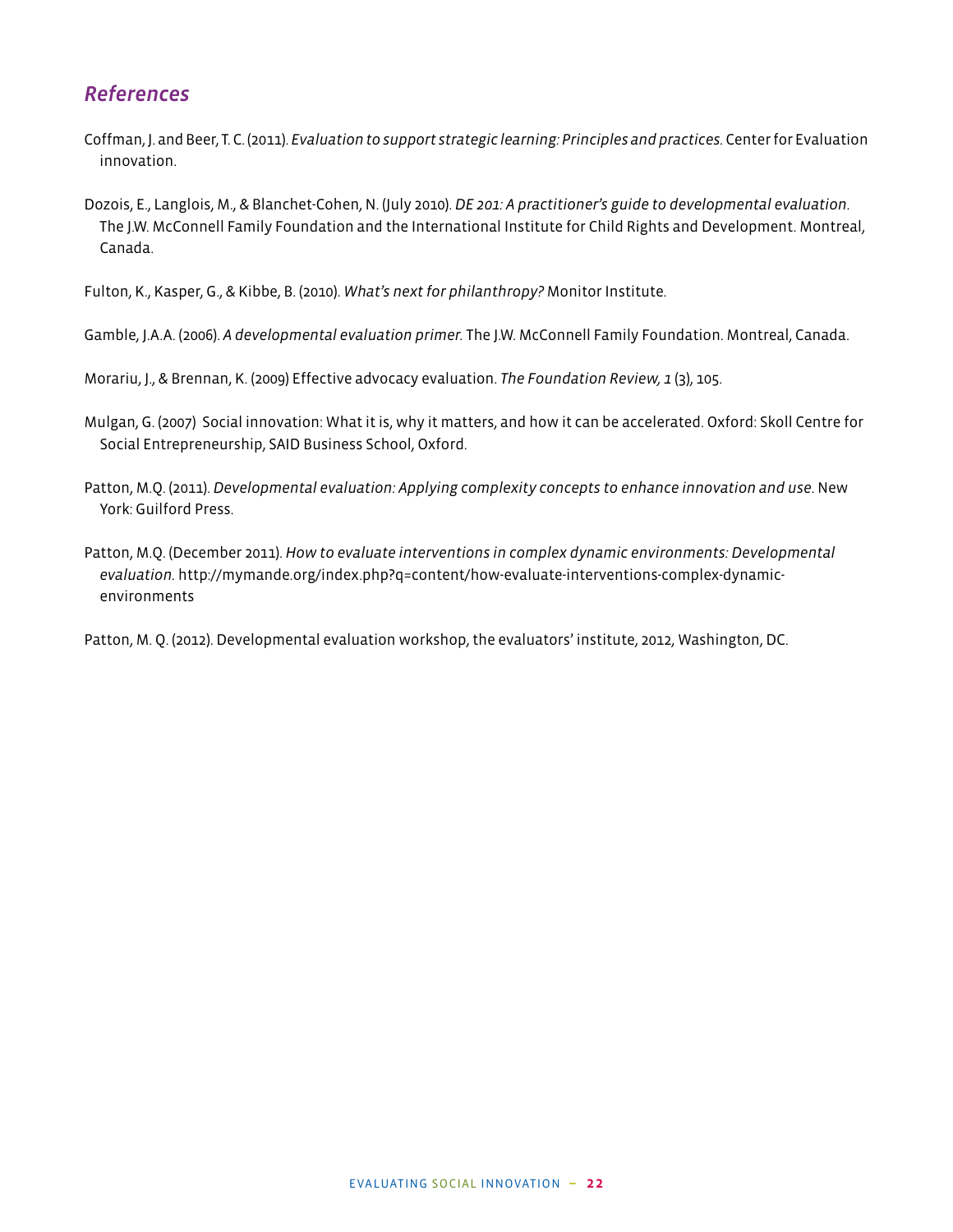## *Overview of the Research Study and Acknowledgements*

#### *Purpose:*

The purpose of this study was to:

- Understand the extent to which funders who are experimenting with innovative social change strategies are using an adaptive evaluation approach.
- Make explicit how adaptive evaluation can contribute to internal evaluation approaches and systems.
- Articulate a compelling case that adaptive evaluation is *imperative* for innovative, systems-oriented social change efforts and is an indispensable means of strategic learning.
- Leave readers with an understanding of the organizational requirements and benefits of adopting an adaptive evaluation approach.

Our hope is that the study's results and white paper will support strategic learning for all funders—not just those with large endowments and/or evaluation staff. Developmental evaluation is about thinking and practicing evaluation differently, regardless of size, assets, or focus. To that end, foundations of all sizes would benefit from including developmental evaluations into their portfolio of evaluation approaches.

#### *Framing Questions:*

- What environmental conditions have created the need for strategic and catalytic philanthropy, and what is the parallel need for evaluation?
- What kinds of evaluation approaches are used by funders who are experimenting with innovative, systems-oriented grantmaking approaches? To what extent are they satisfied with these approaches? What are they learning and not learning from these evaluations?
- How is developmental evaluation different from other evaluation approaches? To what extent does adaptive evaluation require the evaluator to have a different set of knowledge, skills, and attitudes/beliefs?
- What does it look like to do developmental evaluation? What conditions are necessary for engaging in developmental evaluations?
- What is the role of developmental evaluation within the foundation's portfolio of evaluation approaches?
- How must funders re-think the role of evaluation—and transform their approach to evaluation—in order to support strategic learning?
- What benefits exist for funders and nonprofits to using a developmental evaluation approach when evaluating change in complex social systems? Why should funders invest in this type of evaluation?

#### *Data Collection Methods:*

- Literature Review: We reviewed more than 70 articles, papers, books, reports, and blog posts on the topics of developmental evaluation, strategic learning, learning and evaluation in philanthropy, and complex adaptive systems.
- Phone Interviews: We conducted one- to two-hour interviews with the following foundation staff members, grantees, and evaluation consultants to better understand their experiences and perspectives on developmental evaluation. We are very grateful to these individuals, who gave freely of their time and greatly informed the thinking that is reflected in this paper. In alphabetical order, they are:
	- 1. Natasha Blanchet-Cohen, Senior Associate, International Institute for Child Rights and Development and Assistant Professor, Concordia University